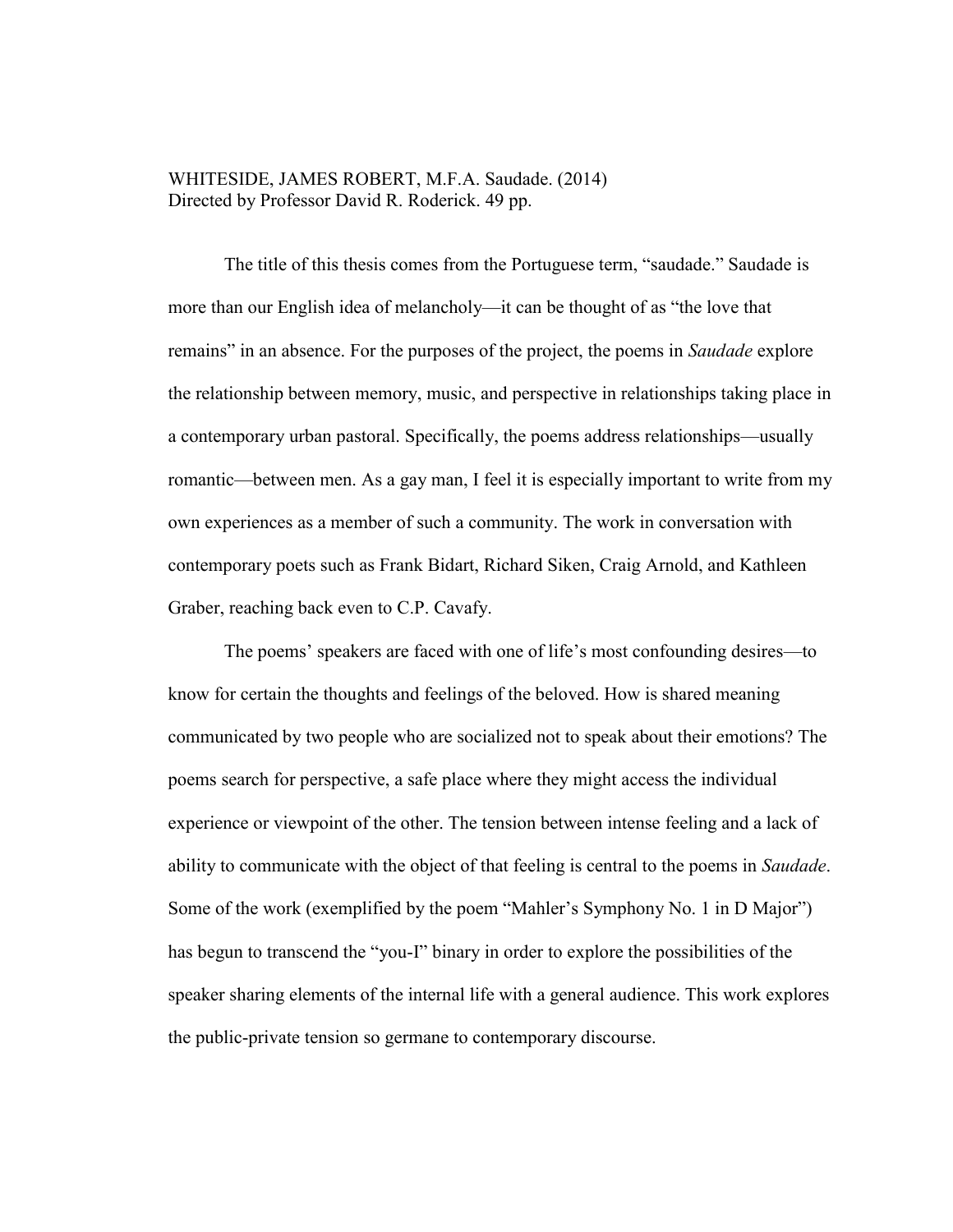## SAUDADE

by

James Robert Whiteside

A Thesis Submitted to the Faculty of The Graduate School at The University of North Carolina at Greensboro in Partial Fulfillment of the Requirements for the Degree Master of Fine Arts

> Greensboro 2014

> > Approved by

Committee Chair

 $\mathcal{L}_\text{max}$  , where  $\mathcal{L}_\text{max}$  and  $\mathcal{L}_\text{max}$  and  $\mathcal{L}_\text{max}$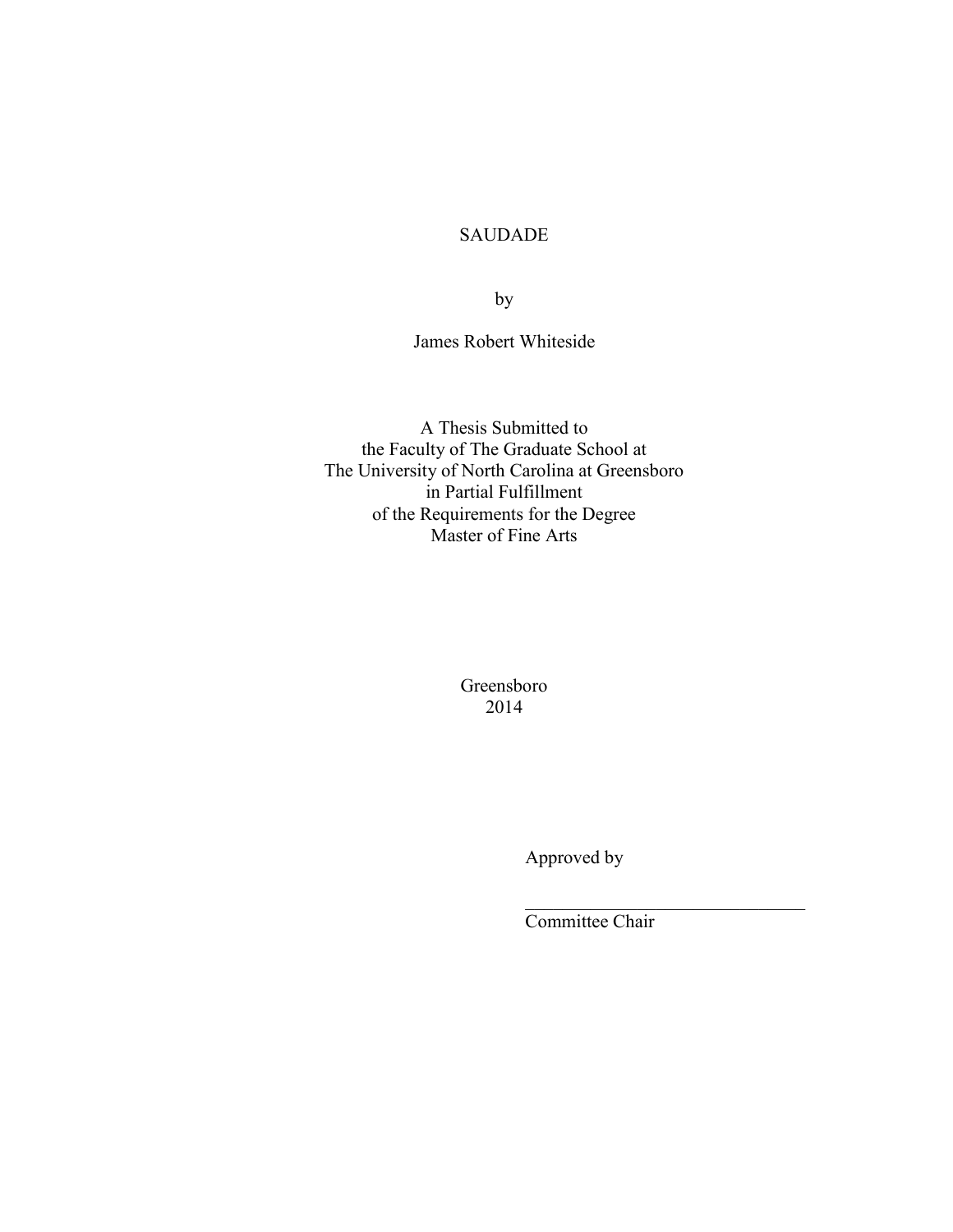## APPROVAL PAGE

This thesis written by JAMES ROBERT WHITESIDE has been approved by the following committee of the Faculty of The Graduate School at The University of North Carolina at Greensboro.

 $\mathcal{L}_\text{max}$  , where  $\mathcal{L}_\text{max}$  and  $\mathcal{L}_\text{max}$  and  $\mathcal{L}_\text{max}$ 

 $\mathcal{L}_\text{max}$  , which is a set of the set of the set of the set of the set of the set of the set of the set of the set of the set of the set of the set of the set of the set of the set of the set of the set of the set of

Committee Chair \_\_\_\_\_\_\_\_\_\_\_\_\_\_\_\_\_\_\_\_\_\_\_\_\_\_\_\_\_\_

Committee Members \_\_\_\_\_\_\_\_\_\_\_\_\_\_\_\_\_\_\_\_\_\_\_\_\_\_\_\_\_\_

 $\mathcal{L}_\text{max}$ Date of Acceptance by Committee

 $\mathcal{L}_\text{max}$  , where  $\mathcal{L}_\text{max}$  and  $\mathcal{L}_\text{max}$ Date of Final Oral Examination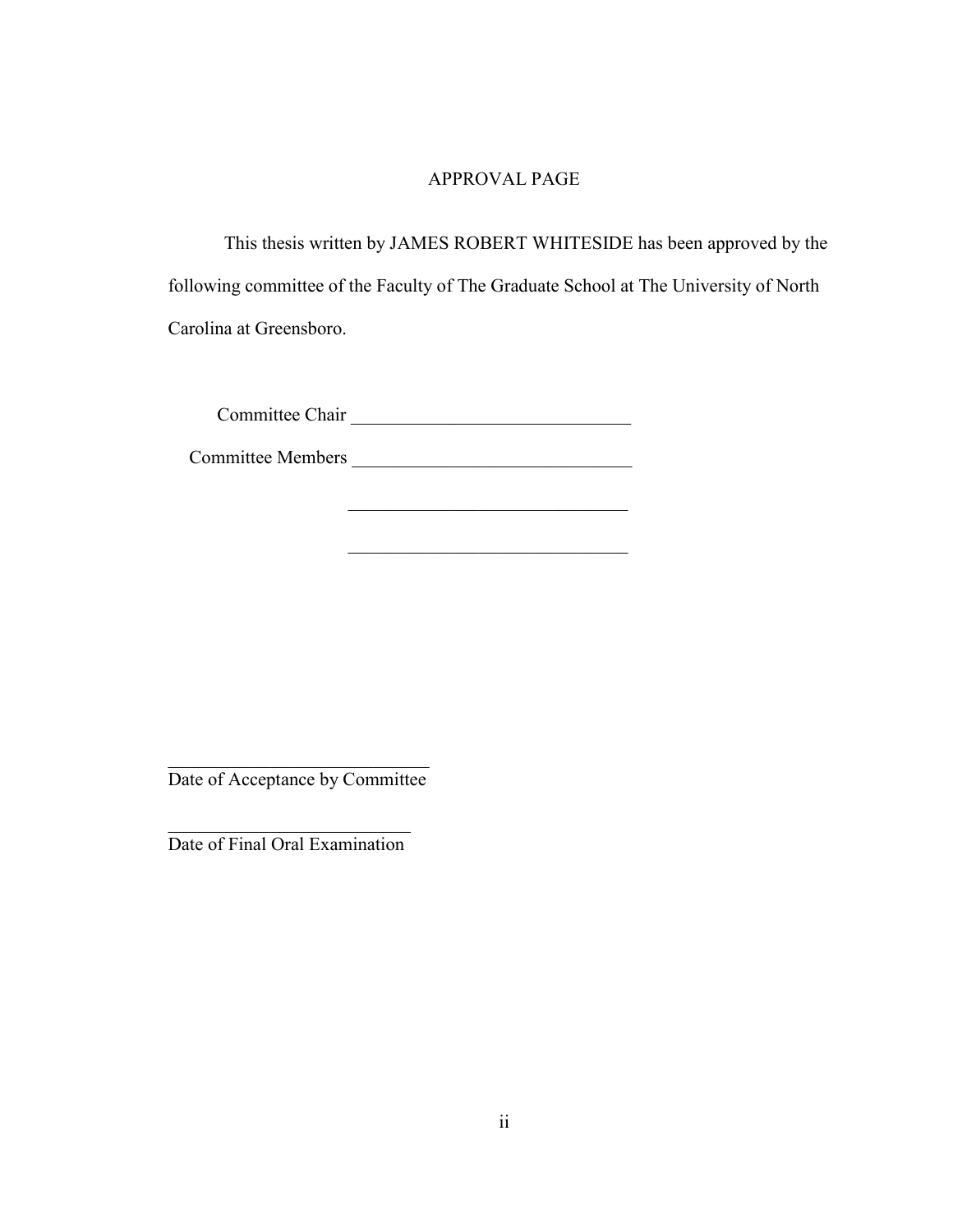## TABLE OF CONTENTS

| .37 |
|-----|
|     |
|     |
|     |
|     |
| 43  |
| 46  |
|     |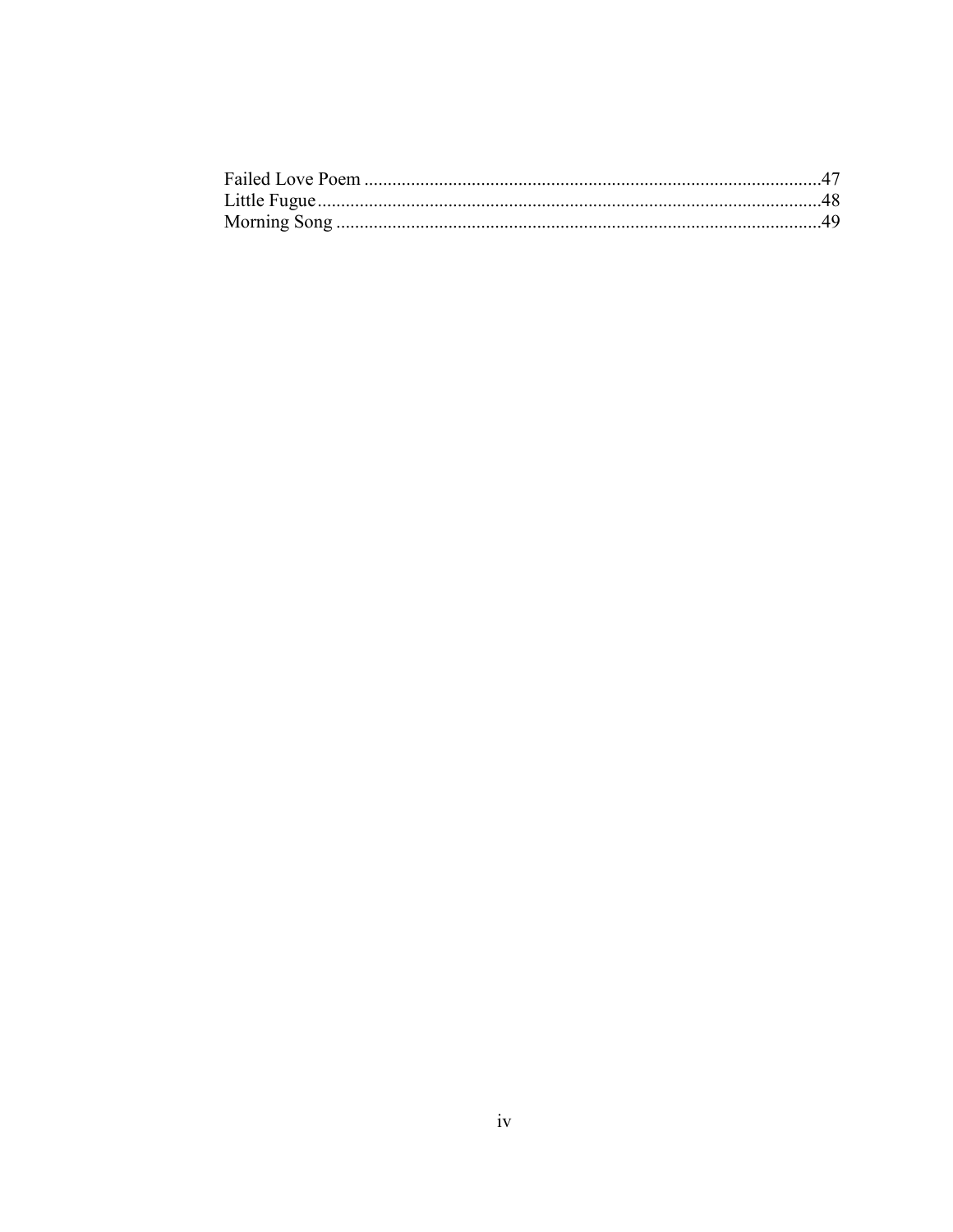## **Cento**

The boy walked away with a flock of cranes following him like Sonny Liston with an open fist. I wanted to reflect the sun; I kept praying. Dolls exist, dreamers and dolls;

killers exist, and doves, and doves.

I look at my body under the spell of gravity: a split fig, filled with dew, and

if I could live again as just one thing, it would be the forgotten trap he set—the mock blood, this begging, a decade of stones inside me still.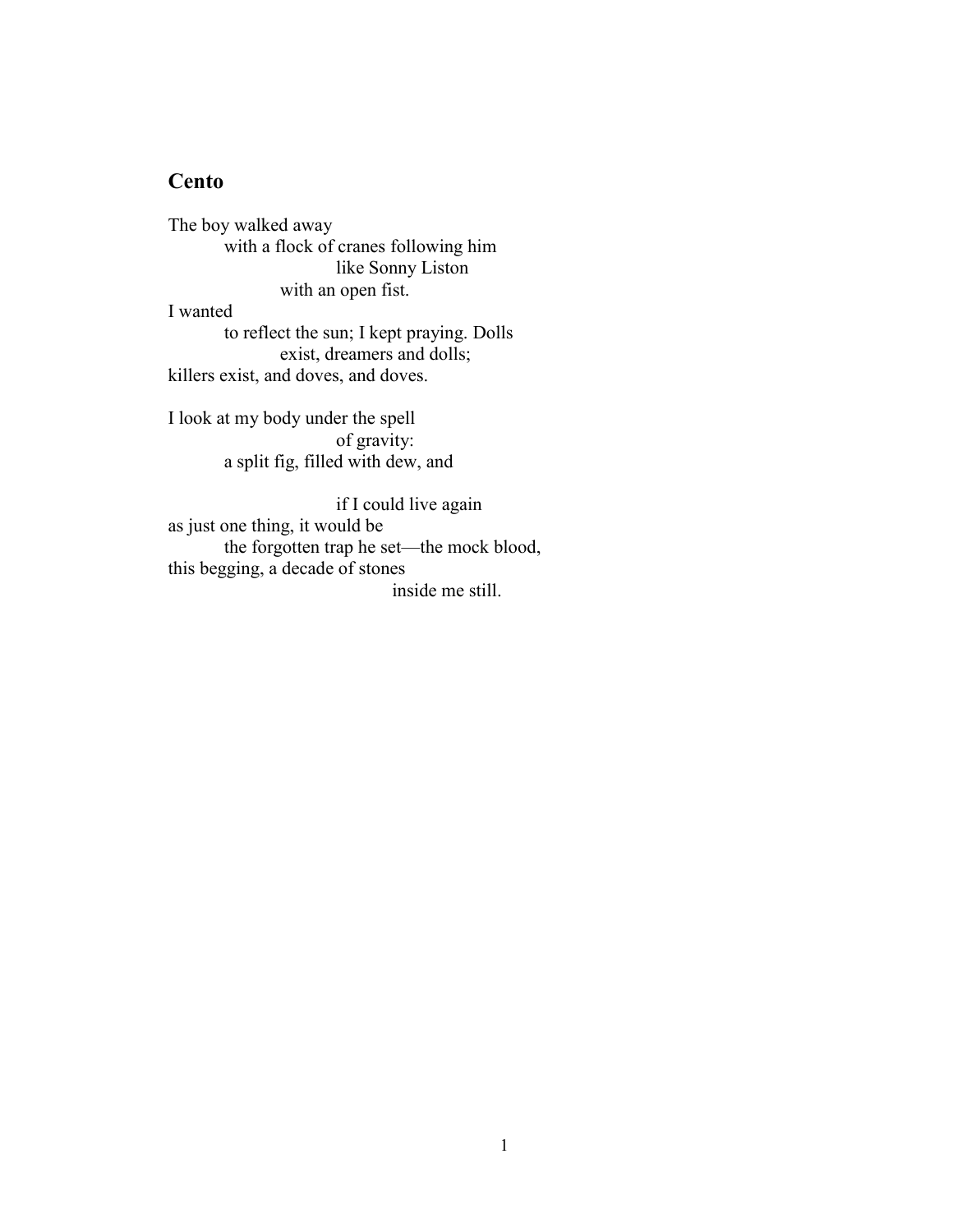I.

# LETTERS FOR T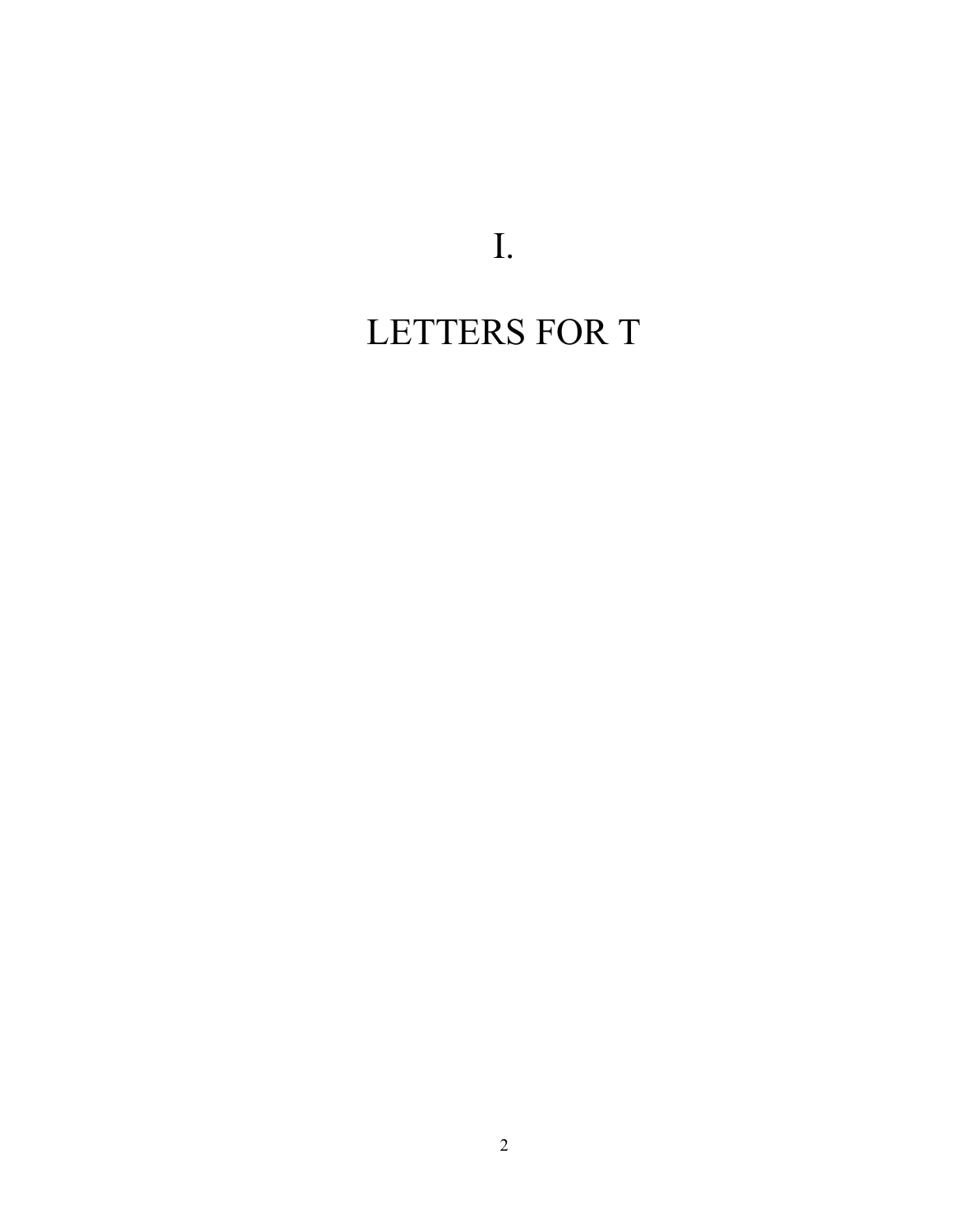## **Spring Hike, Mt. Cammerer**

The perfect day to hike this trail—shades of winter

pulling back, spring shining through all the gray. The trees, except for pins on firs, still bare

so we can see through the poplars' bare bones to the Blue Ridge

which seems to rise around us when we turn a corner on the trail.

I don't know about your profound fear of snakes until

you barely miss one with your boot, and you make me go back

to find its brown form, the singular scaled muscle hiding in the leaves. After that,

I walk in front. At the overlook, I snap a few exposures on my old film camera,

one of you, and you flinch. I say, *I'm not trying to steal your soul. I just want* 

*to walk quietly next to you.* We reach the peak, old fire tower still standing after all

> the decades of wear. The marker tells us the elevation, how far

we've climbed since parking the car. Beside it a trillium blossoms in the rock,

and we take its presence as a welcome.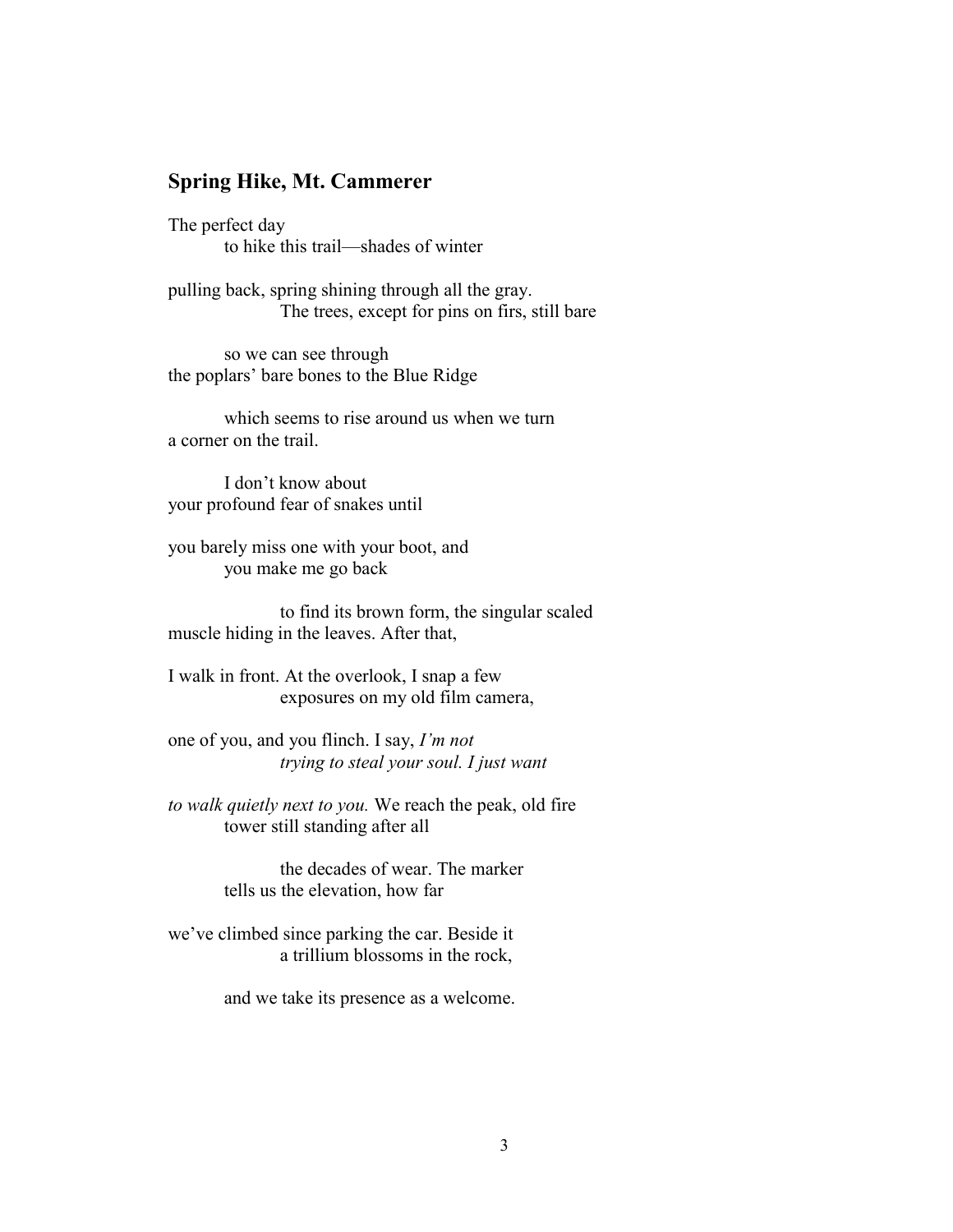# **Letter for T**

You've heard this story before, how I went to the greenhouse, and all the plants had died, the cacti and succulents yellowed, the large forsythia turned brittle. In my reflection I saw you standing next to me, saying *Seek out the abandoned city. There is inner peace.* The low moon Cheshired in the sky. The glass rippled like a wave, your voice rang in the dark, a singular crisp note.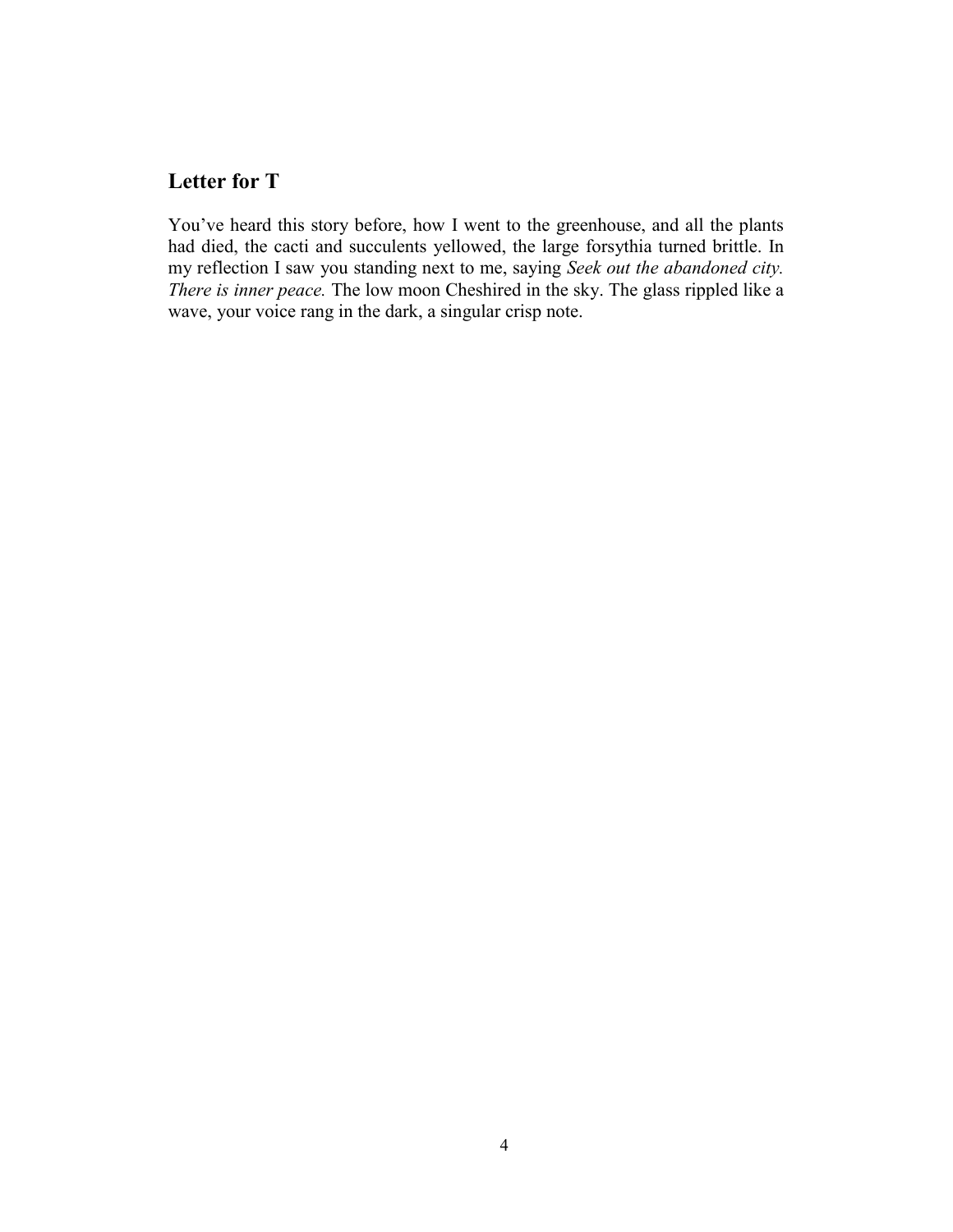# **The City**

Whenever I am back in his city, I stop for coffee at the place where we met. Seated at the table, I put my hand where his hand was. It was so loud that night—we leaned in close just to hear each other's names. Our cups of bright coffee—the sign promised notes of crisp apple & clove. I stay for so long the people around me cycle away & are replaced. I watch the baristas finish their shifts, hang their aprons in the row of hooks on the back wall. Back on the sidewalk, every red car becomes his red car, every pair of glasses is in front of his eyes—practically blind, one brown flake floating in his blue iris.

The city is always rebuilding itself. It repurposes the shells of the things we already know—with such ease it will turn a factory into a condominium, make space for restaurant after restaurant. It finds new ways to make all those lives work at once—the old man who played the accordion on Sunday mornings, the woman next door calling loudly to her dogs from her porch, flicking her cigarette into the yard. The city always builds the new bridges next to the old bridges, knows that even the tallest buildings must be built to sway in the wind. It refills our cups with confidence, knowing the liquid will burn our tongues.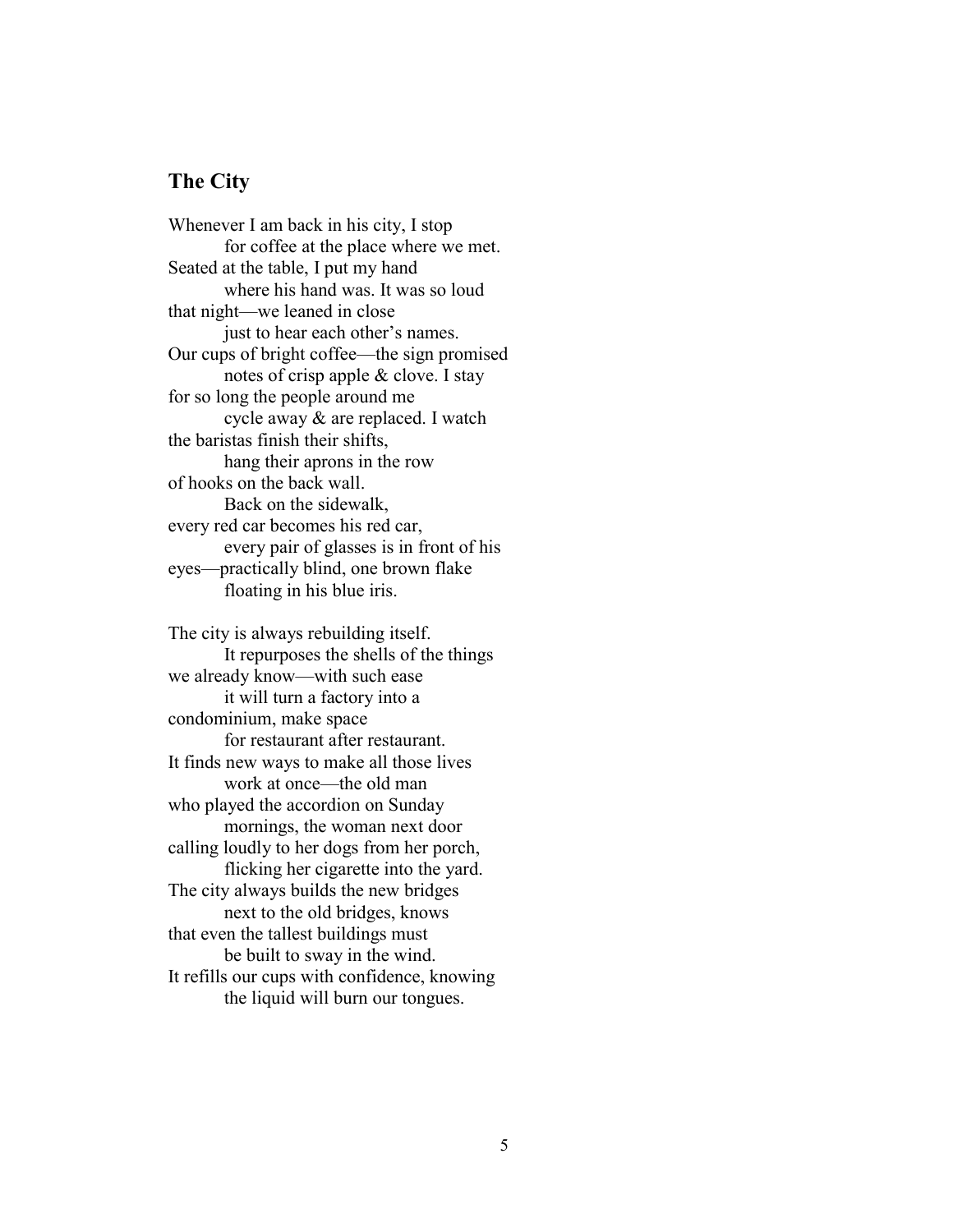## **Vacation**

T has me buried neck-deep in the sand while I was sleeping.

When I wake, I see him standing in the ocean, longing for the high tide's

undertow to pull him out to sea. I pray to the moon to stop

the tide, but there is nothing left to save. Gullsounds and gullfeathers

form a false cloud around me. Kept at a distance,

I watch his body disappearing beneath the foaming crests.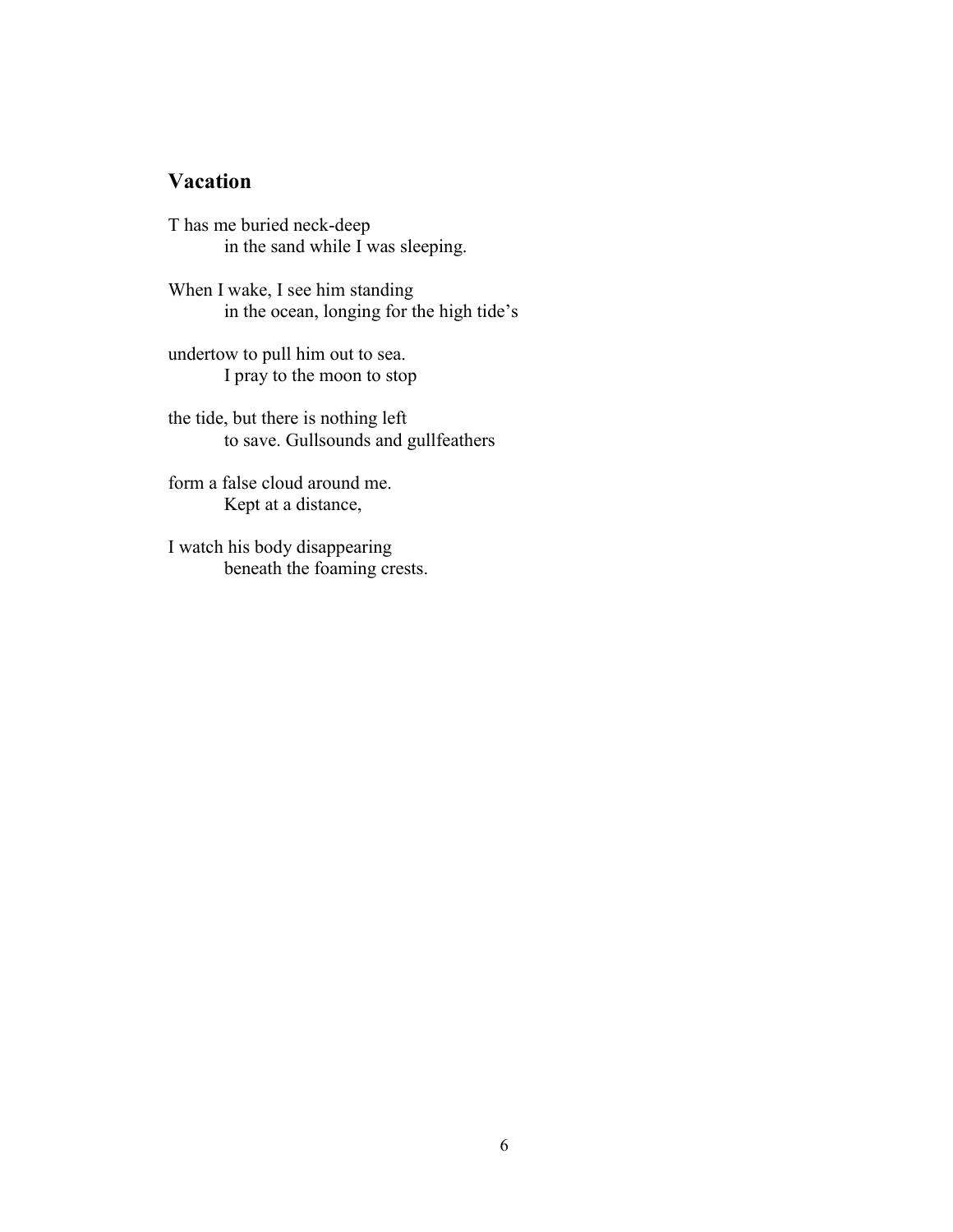# **Morning Song**

I wake up first, the eastern curtains letting in a light golding every one of the room's suspended particles. His eyes are balls of night behind closed eyelids. I lean in—his breath still whiskied. Outside, the hive I've been watching the colony build—the bees swirl, a thorned wind.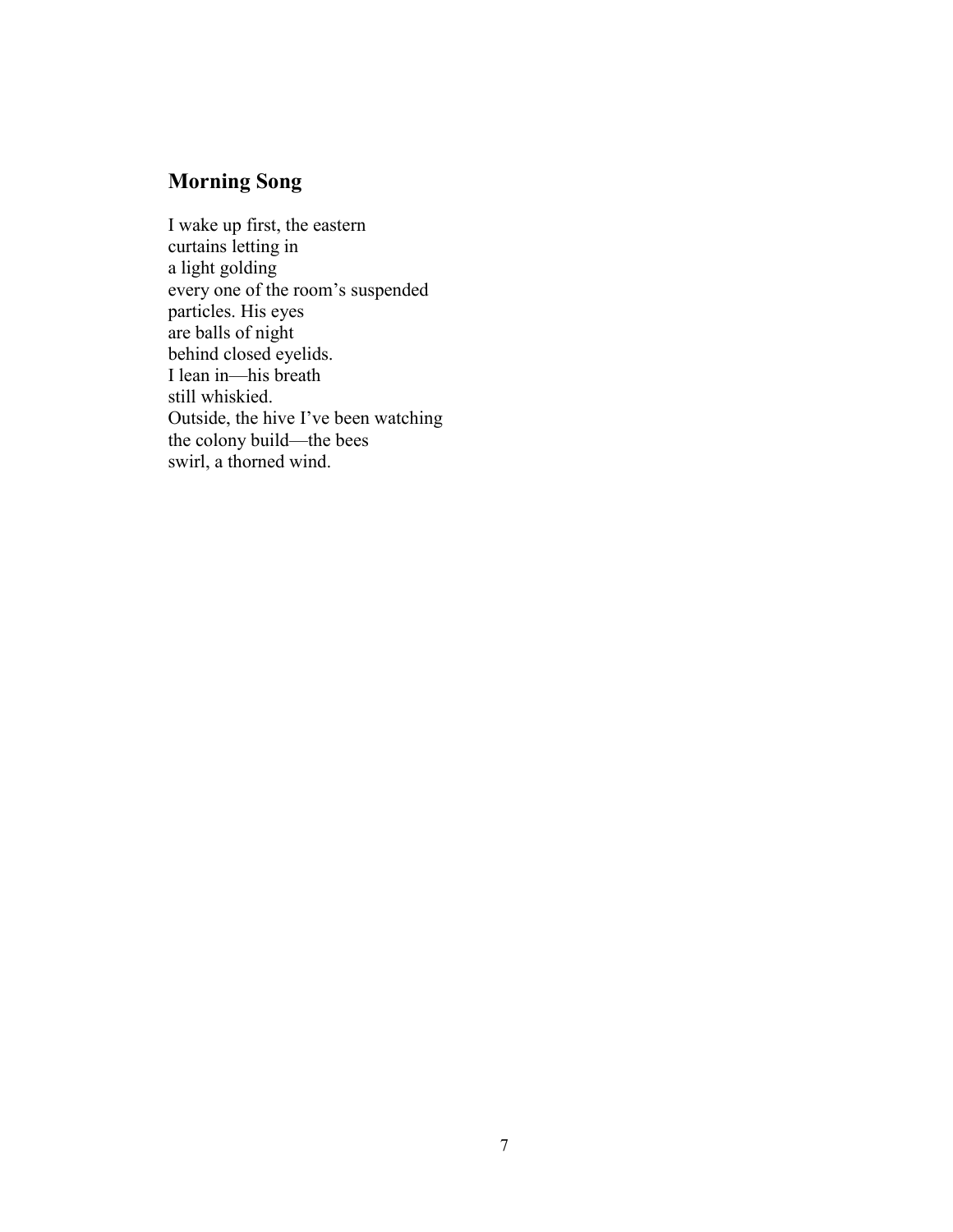# **Letter for T**

The room has a nice view of the alley out back. Thin curtains let in the glow of streetlights & gear grind of early morning trash collection.

Like the tulip you tempt me with your brightly-colored upturned skirt.

Two & three times I climb on top and our sounds fill every corner.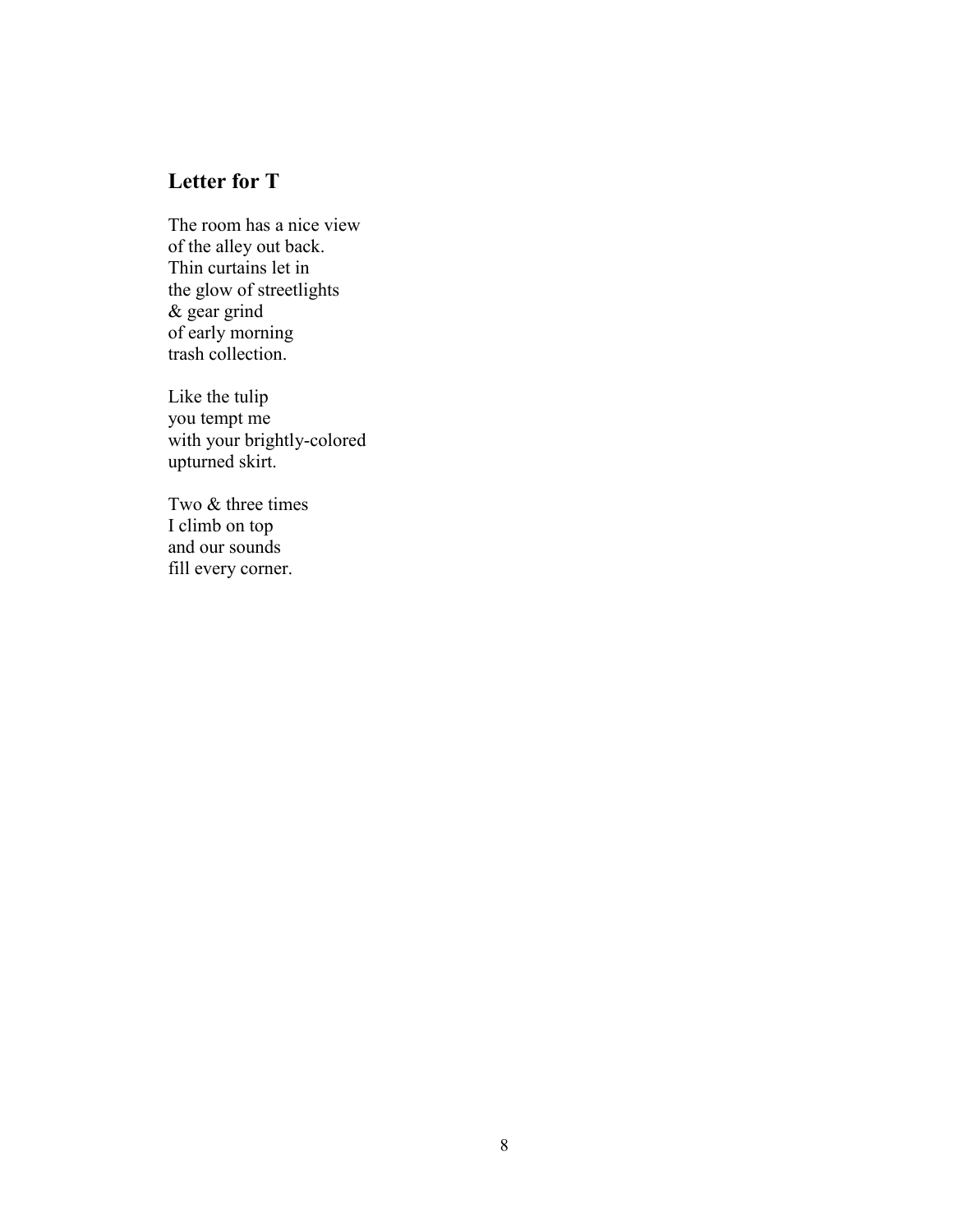## **Marked**

One man has the outline of a heart inked above his left nipple. On another, a bird so lifelike it seems the creature is, midflight, surprised to find itself limed to a young man's arm. On a third, some of Whitman's lines following the curve of his hipbone, and a windblown oak leaving on his shoulder.

And then, my whole body bare for them to see. Each asks how I've made it this long without marking my body, *Why no tattoos?* My response comes with plans for future designs: two lines from a song I love, my home state's border on my chest, a sleepwalking boy, finding his way around the barrel of my ribcage.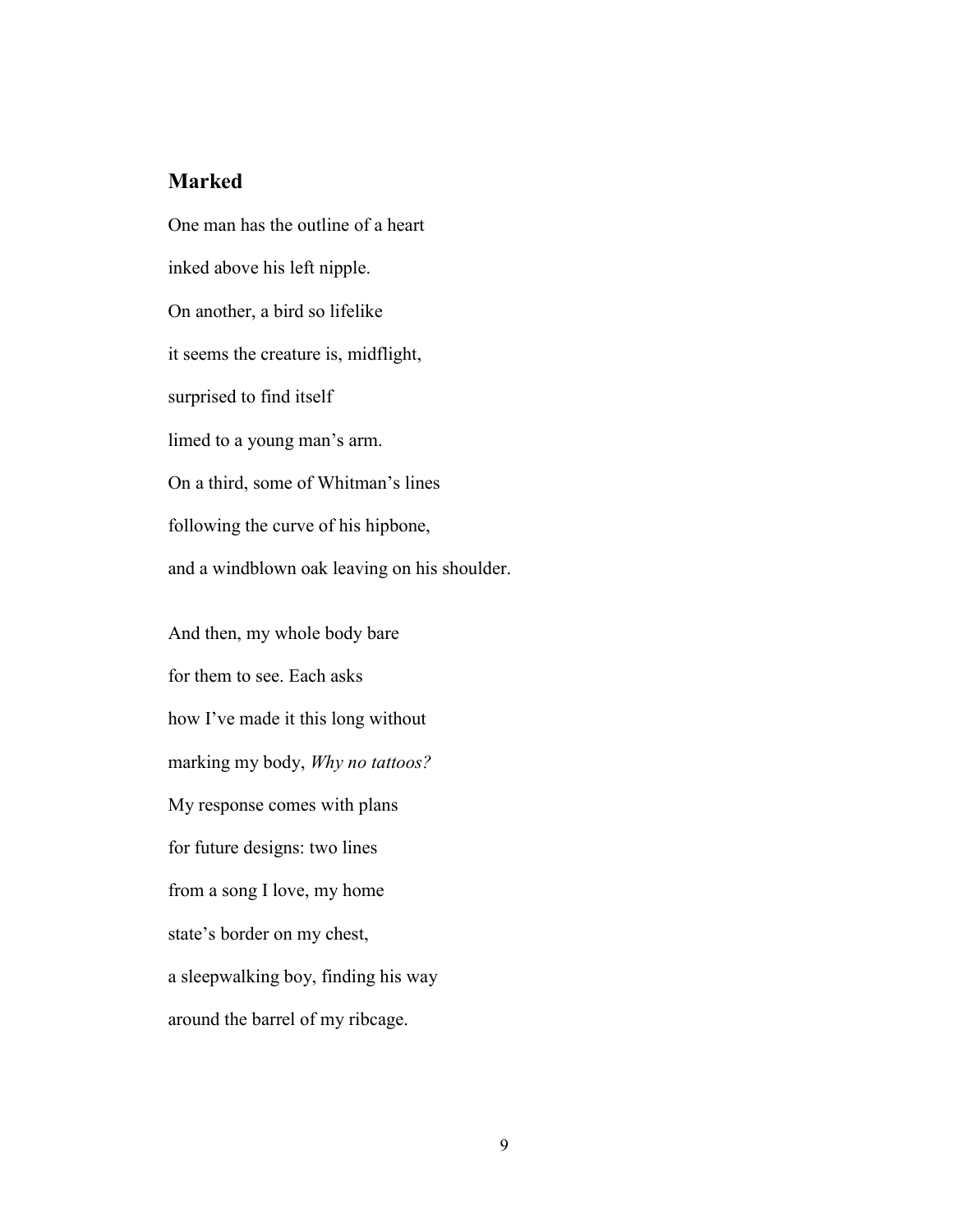Do you remember what it was like to feel human, to whisper into another's ear, wrapped in each other, shielded from winter's cold by your mutual radiance. What did you say. Do you remember a baying, a calling skyward.

**\_\_\_\_**

**\_\_\_\_**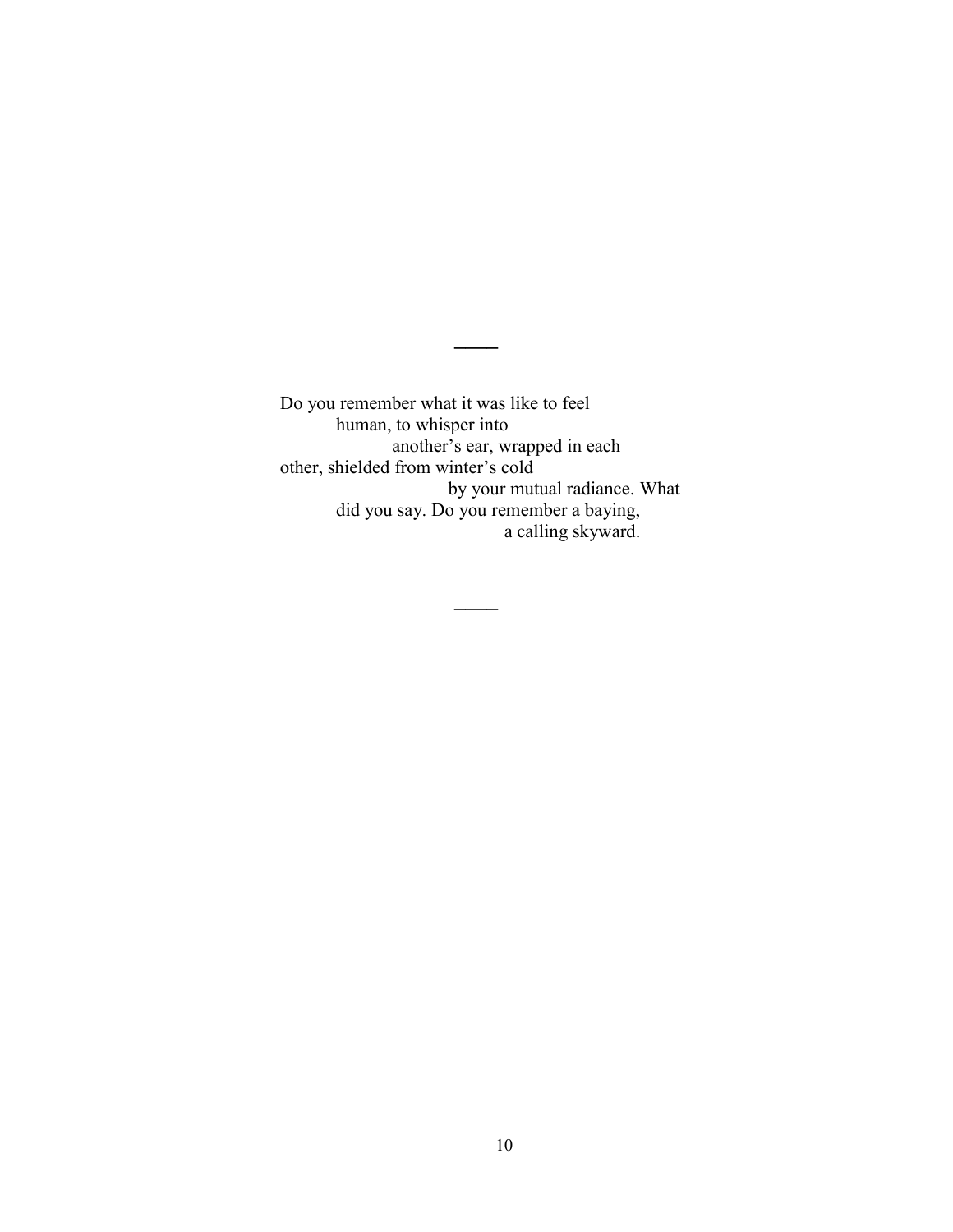## **My Cousin, Dressing in Drag**

He posts the pictures online, drunk and all dolled up, sitting in a Denny's

somewhere in our family's home state, somewhere in Missouri.

Silver hoop earrings hanging beneath so much hair he's still figuring out how to style,

tulip-red lipstick and too much makeup not quite concealing the scar from his cleft palate surgery.

In another, he's a rakish smile in black patent pumps, and he actually pulls off

a bolero jacket with his fake rubber breasts. At Thanksgiving, we step outside for a smoke.

Pigment transfers from his lips to the paper a fire at both ends of his cigarette.

He says that today he is not thankful for casserole and gravy, but for Prada, for stacked heel boots.

Though I don't ask, he says he feels more beautiful every day.

When we return inside, I sense the orb of quiet that follows him around the house.

It's enviable, the way he ignores their sideways glances, abides my silence.

Two weeks later, another picture: his new tattoo is a chest piece with swirling script:

*Only God Can Judge Me*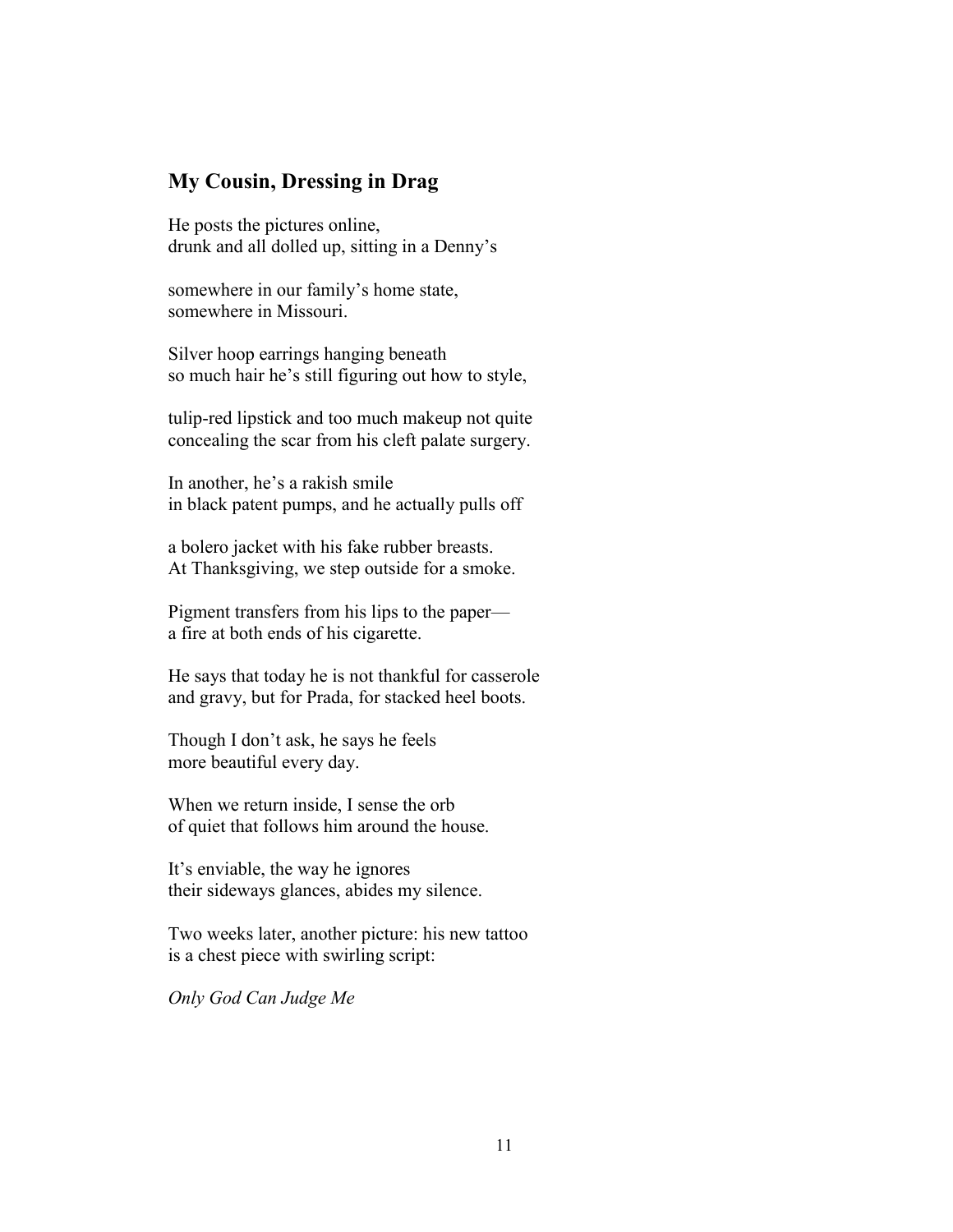# **Saudade**

Night's urgency—

to feed, to breed, to howl endlessly, to find another

who could momentarily sate. This is when I learned the hand's

power, placed in the small of a back, to do what's done in darkness.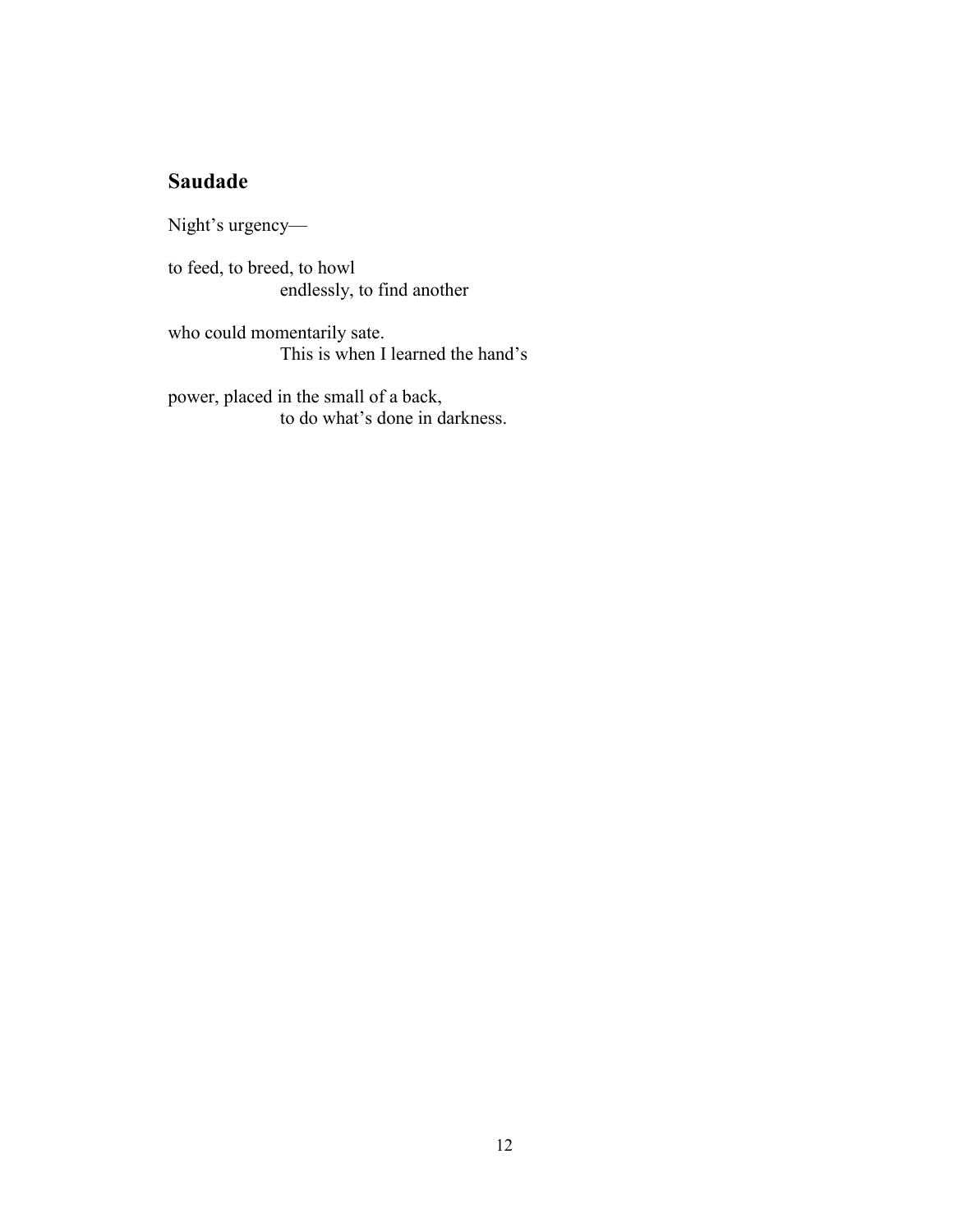## **One wants, the other wants**

### *after Mark Jarman*

One wants to uncork the bottle, the other wants to go for a drive. One wants to peer into the windows of strangers, the other wants to discuss the world around them. One wants to sleep, the other wants to shop for pottery. One signs for the package, one digs for treasure in the yard. One says maybe this is a mistake. One walks out of the apartment.

One rages at attraction. One rages at the telephone's persistent silence. And there one is, in a slim, blonde waiter, riding his bicycle to work. There in the farmhand, hanging tobacco leaves in the barn. There in the men playing cards late into night, their wives in bed sleeping with their lovers.

One plays chess, bundled up, in the park, one unearths a cup, a skull, a diadem. One plays with his food at the table, one goes hiking and never returns.

One worries he is losing his grip on reality, that the ghostlike figure he held in his hand has vanished. One that his mind is like the many salmon swimming upstream, changing their gills to breathe new water, jaws hooking in anticipation of finding home.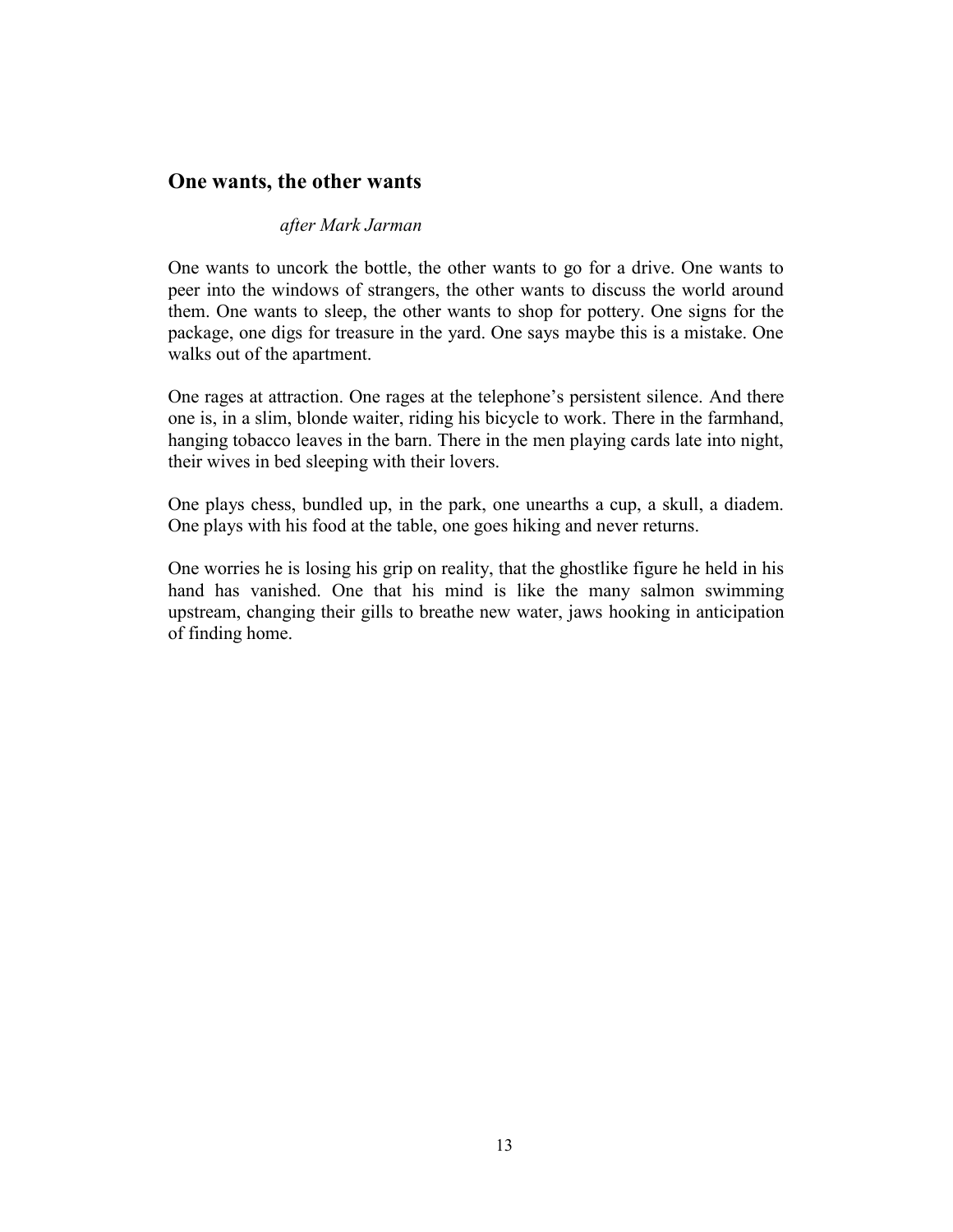# **Self-Portrait as Paperwhite**

On the sill, a dish of pebbles & water, a single bulb cradled in their rough embrace. Stem & petal piercing skyward, rods of clouded glass, knotted roots clinging to their rocky substitute for earth.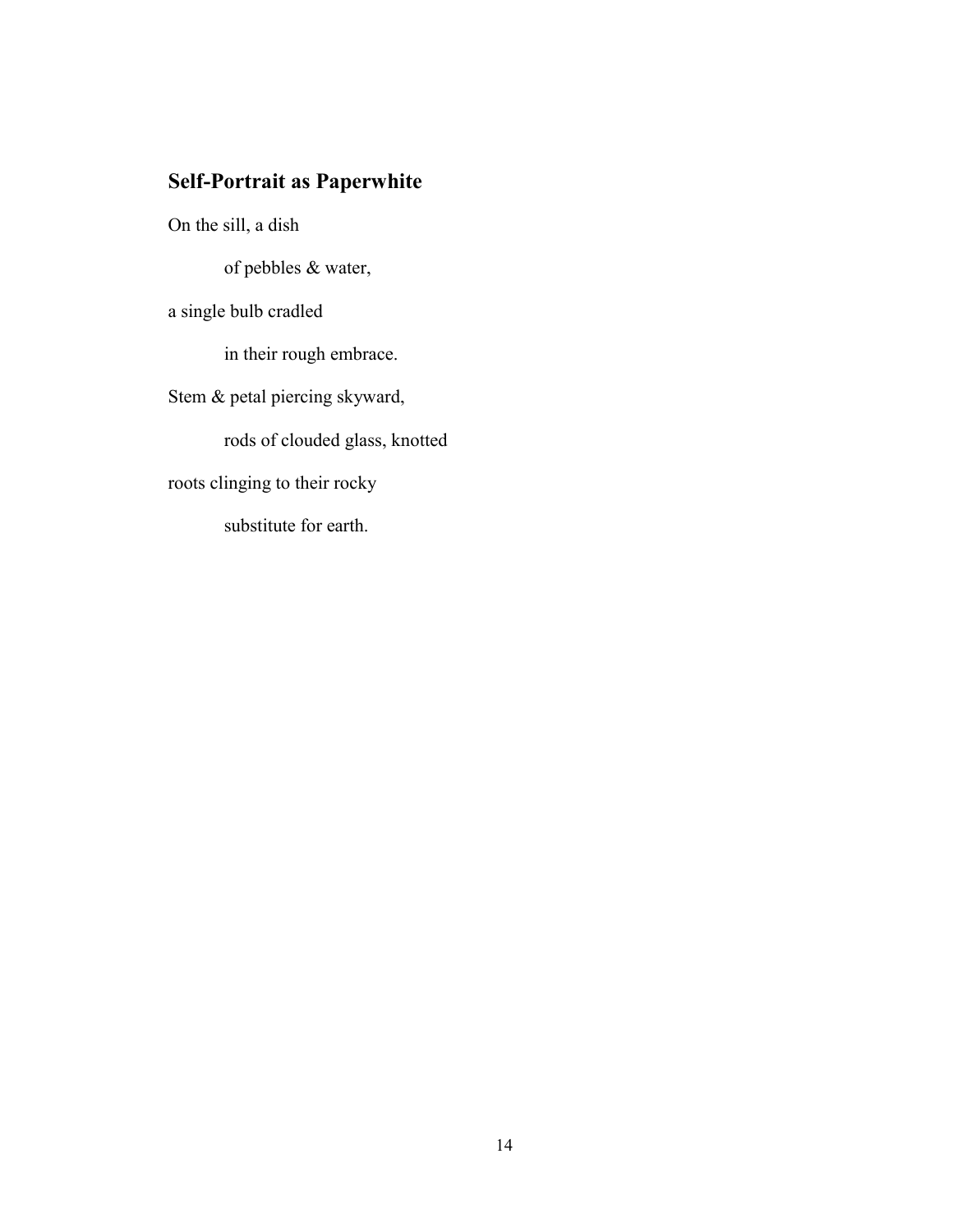## **Letter for T**

Years now since our parting, and I remember trying to piece together the scene: bathtub, maybe, the safety razor I can see so clearly in your cabinet, the room spinning into a mixture of all the world's colors at once, your arms heavy with their draining.

Did some picture appear in your mind—horses running across a stream, their bodies strong, hooves violent on the water's surface? Only to wake again, the brown spider above your head weaving the ceiling's corner closed.

Last week, when you called, this all came back to me the weight of your thin body on my back, the grit of your cheek rubbing my nose raw—

the gentle certainty with which, a country spanning between us, you said *I wrote a poem about you.*

And now, I open your file on my screen, read your note that it's a Tranströmer imitation, and in your lines a match ignited by nothing more than the force of the wind—it's beautiful.

So I dig out the shirt you lent me for work one day but I never returned, the one with the buttons made from real abalone shell. I put it on, wearing the beauty of your form once again.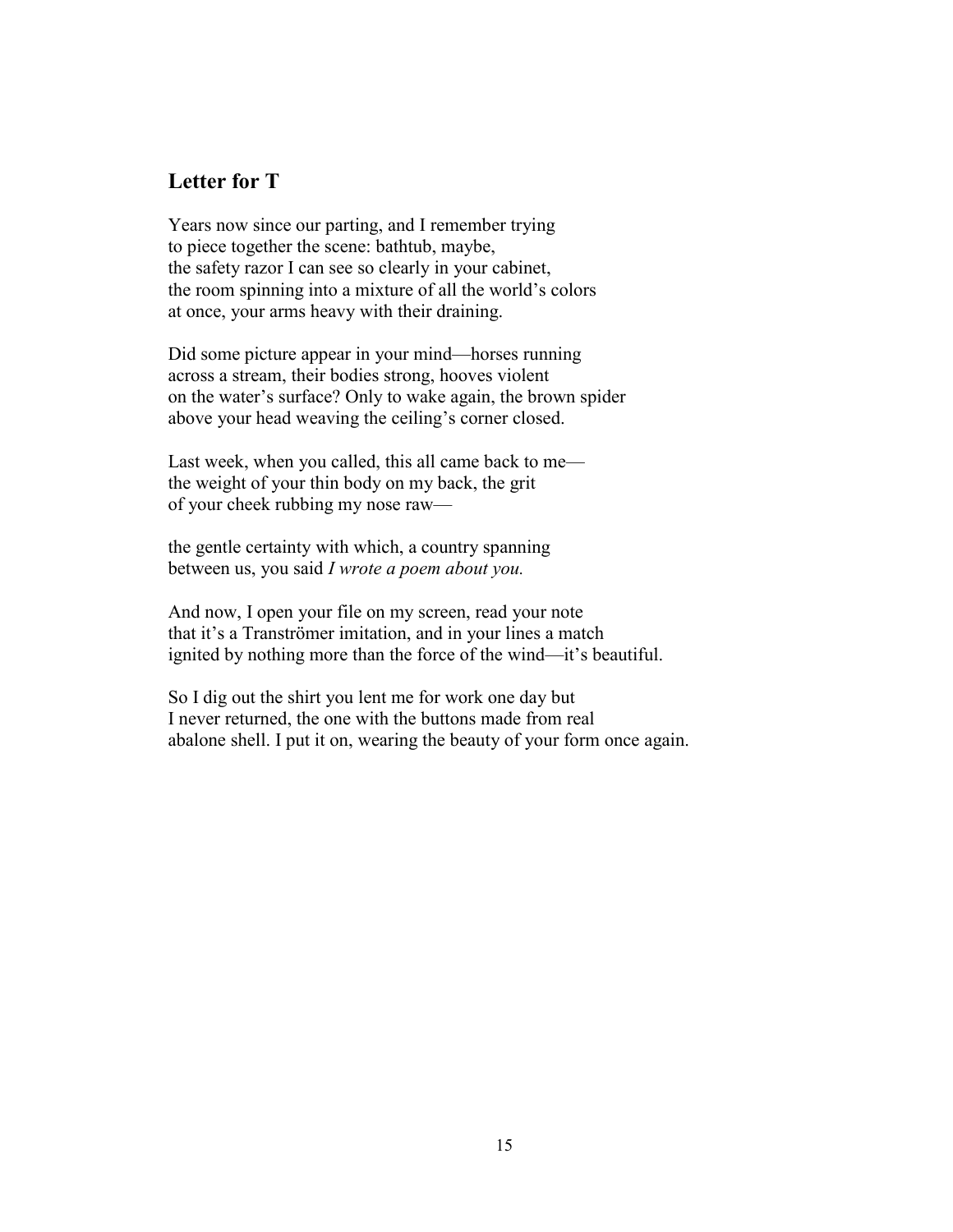# **Saudade**

He was young and loose-

hipped. Broad shouldered, his body like a wave, and mine, the shore.

Above all else, he wanted to be wanted—there was so much

of him to have, and (What can I say?) I was hungry.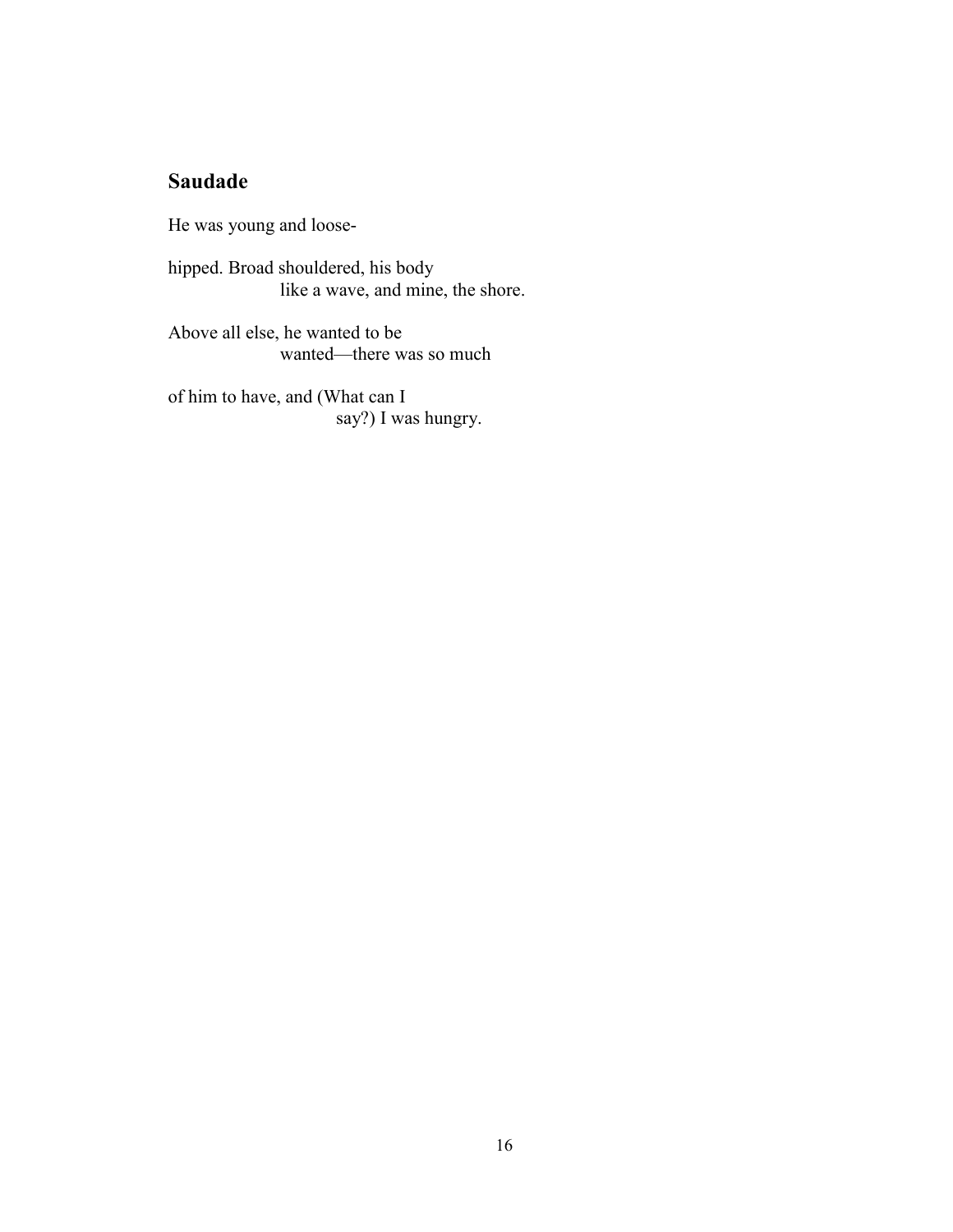## **Fishers**

—*Burgess Falls State Park*

River spray clouded the valley I'd slipped down the muddy sides of, its cool mist renewing on a warm spring morning.

Another man had beaten me there, baseball cap askew and dirty t-shirt tucked into his pants,

black wellingtons guarding his feet from the wet, armed with a net, a pole, and a bucket, fishing for

I didn't even know what, fish for catching other fish perhaps— I didn't think that anything worth

eating would live in such choppy waters, when, as smooth as a surprise, he resurrected a catfish, longer

than his forearm, from the water. Its fight was a lesson in strength, leathery skin shining like a diver's

wetsuit, violently flapping in the air like a flag on the beach, into the net, and then into the bucket.

A great blue heron alighted on the shore across from me, and I watched as it studied

the shallows of the bank, slower waters a haven for smaller fish, and pick them from the water,

one by one, into its long narrow beak. Each of the fish, no longer than a finger, behaved exactly the same: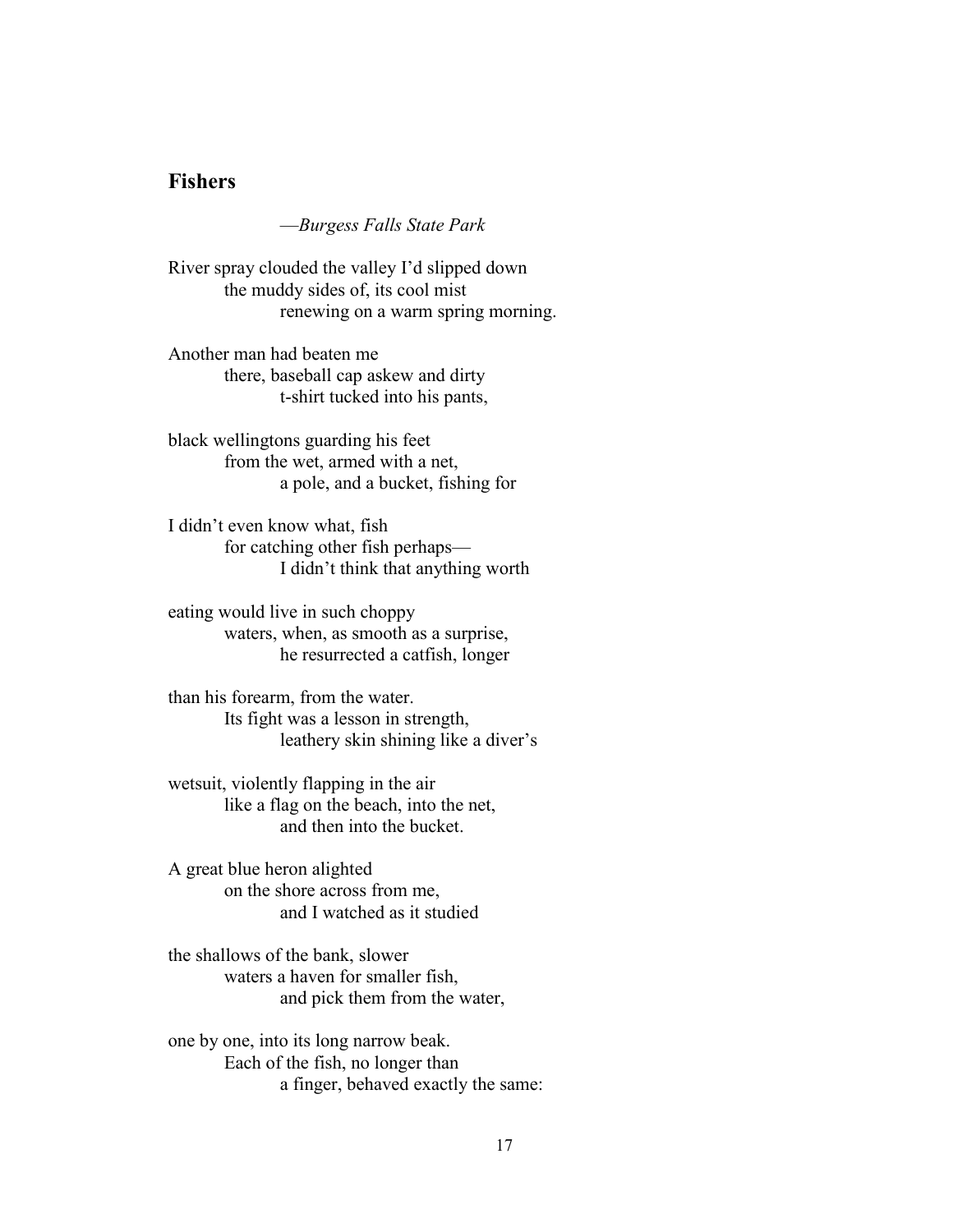struggling, waving violently, and the bird shook it until the minnow would still,

perhaps identifying its last bit of sunlight before making its way southward,

still alive, still moving, maybe swimming down the dark hallway, maybe seeing some light at the end of the heron's throat.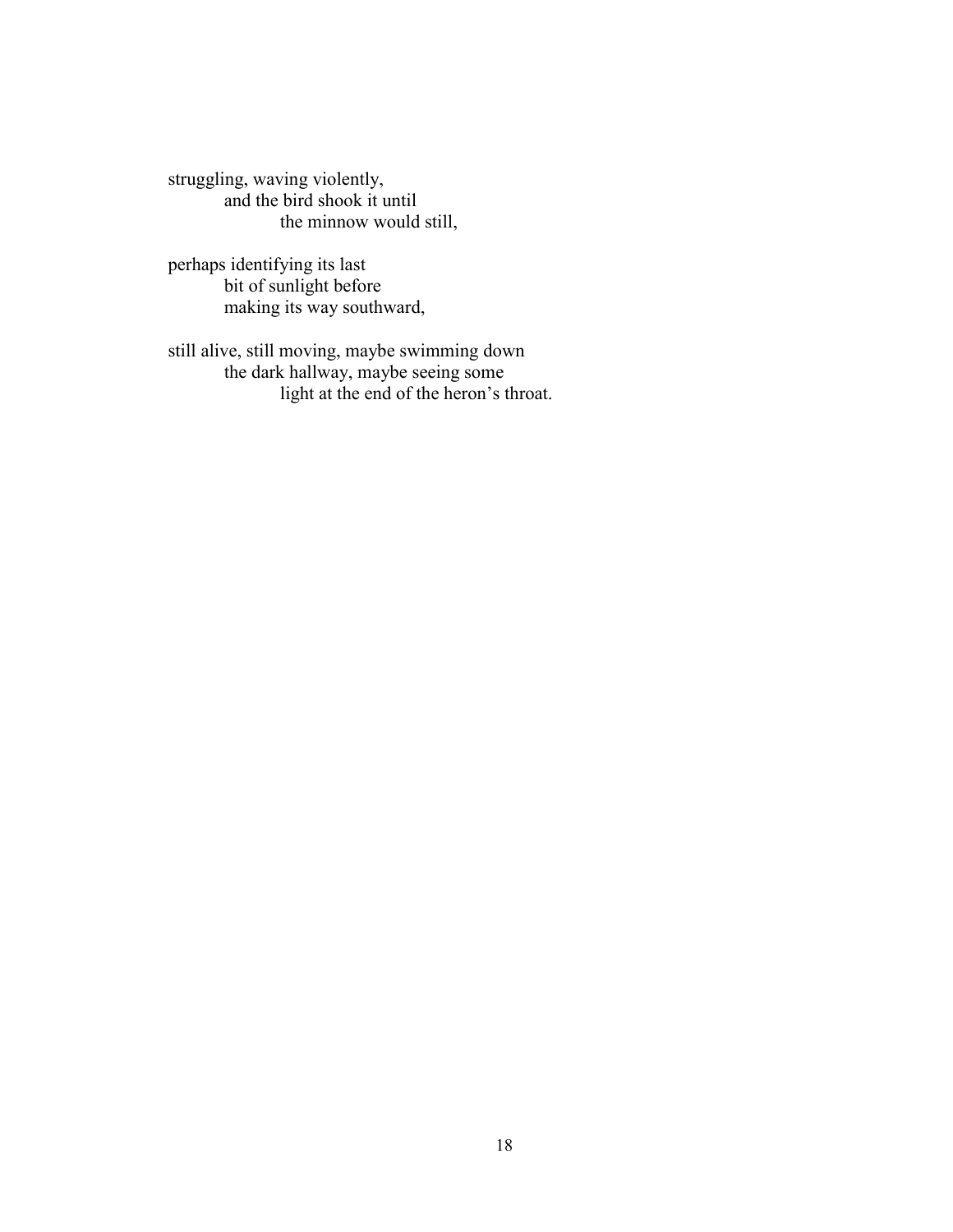Consider your walk to work, how it had rained overnight, how you were certain that you felt the collapse of a snail's tiny helix beneath your heel, how you could not bear to look down.

**\_\_\_\_**

**\_\_\_\_**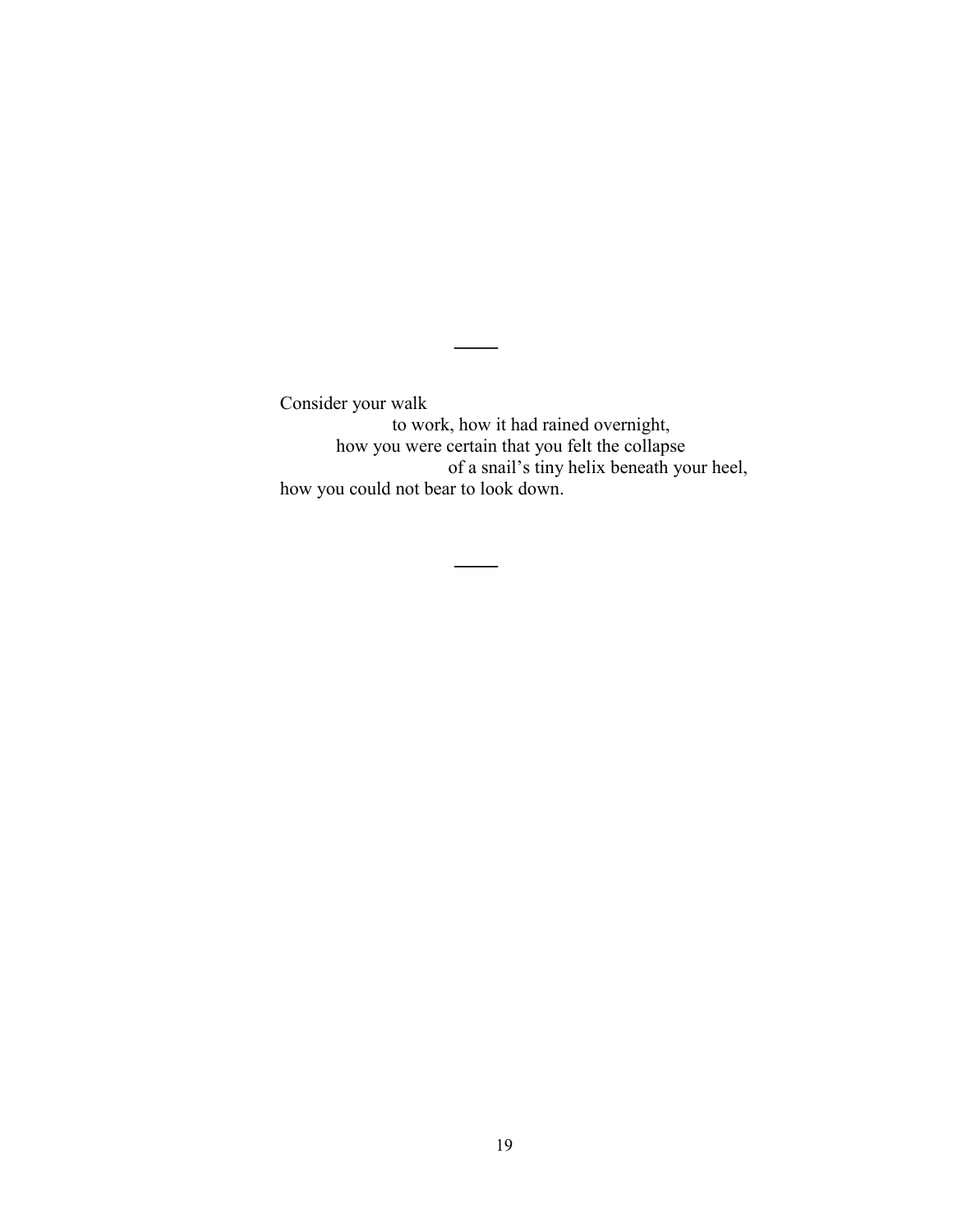## **Scenes**

1.

The boy leaves you alone in the hotel. He closes the door, and by the time it latches, he can hear you crying. You're already feeling sick. This is the version of the story where the elevator is broken, so he takes the stairs instead. And he asks the man at the desk if he can recommend a good bar, and the man asks, *Where's your friend?* The doors open automatically at his movement. In the parking lot, the boy looks up to the window, recognizing the TV's dull glow pulsing in the room.

### 2.

In this version, you leave together. At the park by the highway, cicada calls mix with the lamplight's grind, a new static. A man sits on a bench, his hand aloft as if conducting—on the tip of his finger he holds a signaling firefly. The boy repeating *I've been in your mind, and it was a vision. I've been in your mind, and it was a nightmare.* He pulls you closer, presses his mouth to yours, grit of your beard, grit of his beard, the moon refracting off of the lake.

## 3.

You wake up in the hotel. The boy shaking you, shirtless, curled hair writing questions across his chest. He's asking you to say something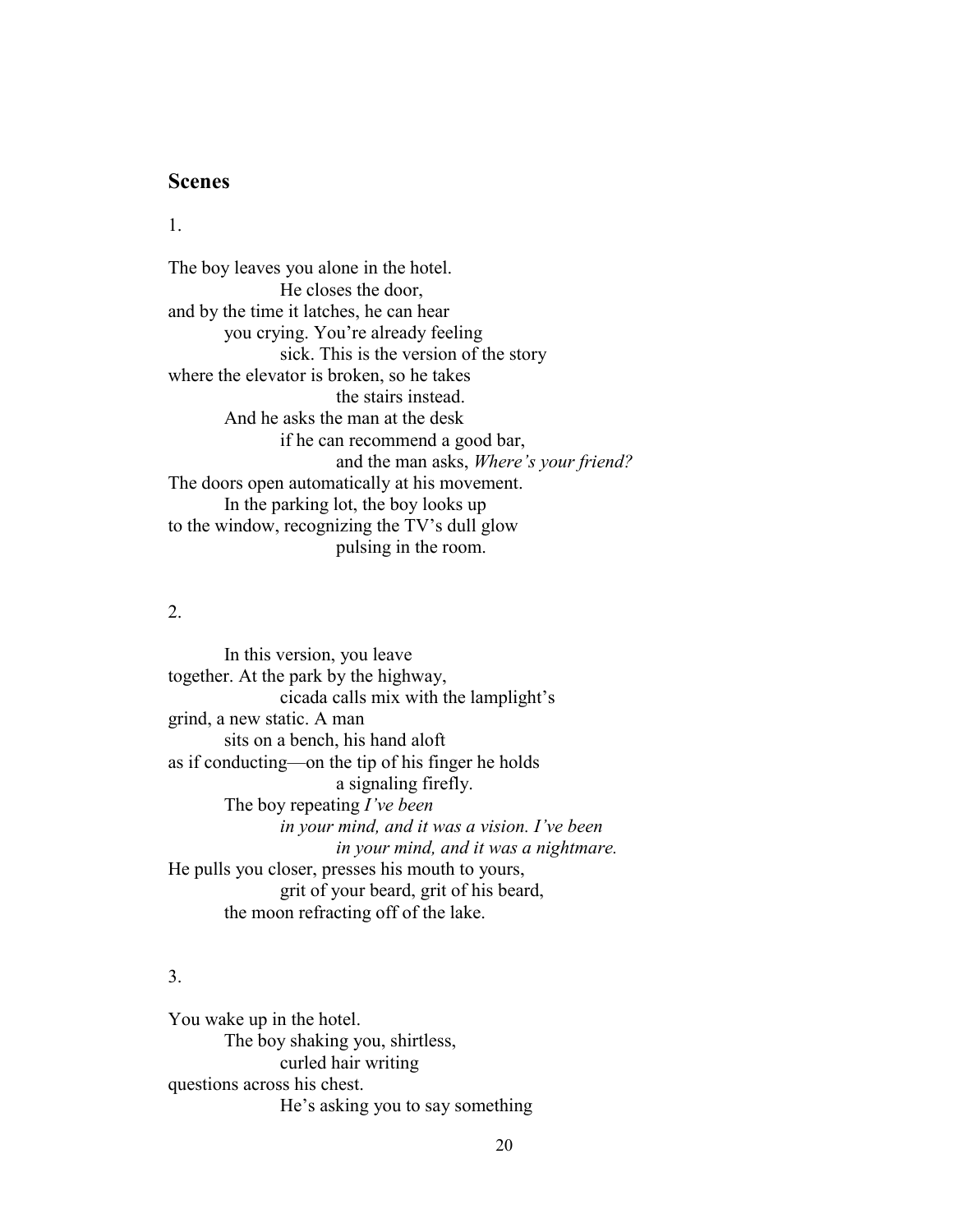crass to make him hate you. All you can do is feel him on top of you, think about his incisors, just out of line with the rest of his teeth. *Say something awful!* he yells. He's shaking you. He knows he is leaving.

### 4.

Four sides of the same coin, four dreams, four different ways of telling the same fucking story. Four more turns of the kaleidoscope, the pieces of the world falling into another set of outcomes. This is the one where you've never even met the boy. This time, you write your own story about a little girl holding her mother's hand in the rain, her black raincoat iridescent under the streetlamps. Nothing suggestive about it—just words on a page. This is the version in which you drink a little too much and you tell your friends *I just wish I could feel the way that you do. I just wish—*

### 5.

You've picked up someone at a bar, someone else. Lying next to him, waiting for sleep to take you, shadows from the window making his face seem more interesting than it actually is. Reminding you that you've always liked your people a little scarred, a little broken. People who aren't afraid to show the ways they've been hurt.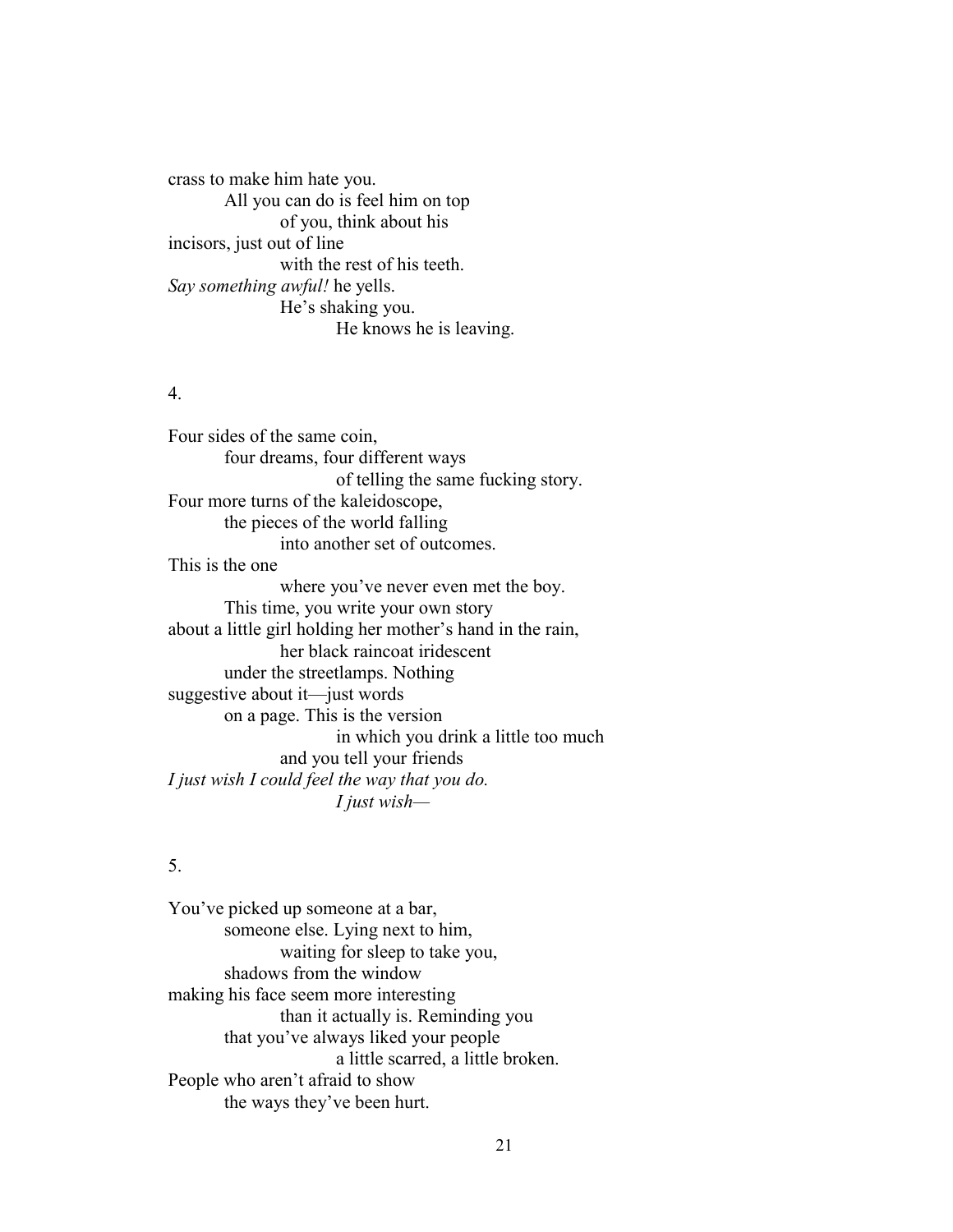His face is nothing like that.

6.

You're back in the hotel. The balcony door is open—curtains blowing in the wind, it's like you're in a movie. You see him standing against the rail, you run out, he says *Having a body is the greatest bourdon the soul can bear. I'm asking too much of it.*

### 7.

His eyes shine, sharp as obsidian.

## 8.

How futile your efforts have been to fill that void, the attempt to fill a copper kettle with spoonfuls of fresh snow, the burner on high.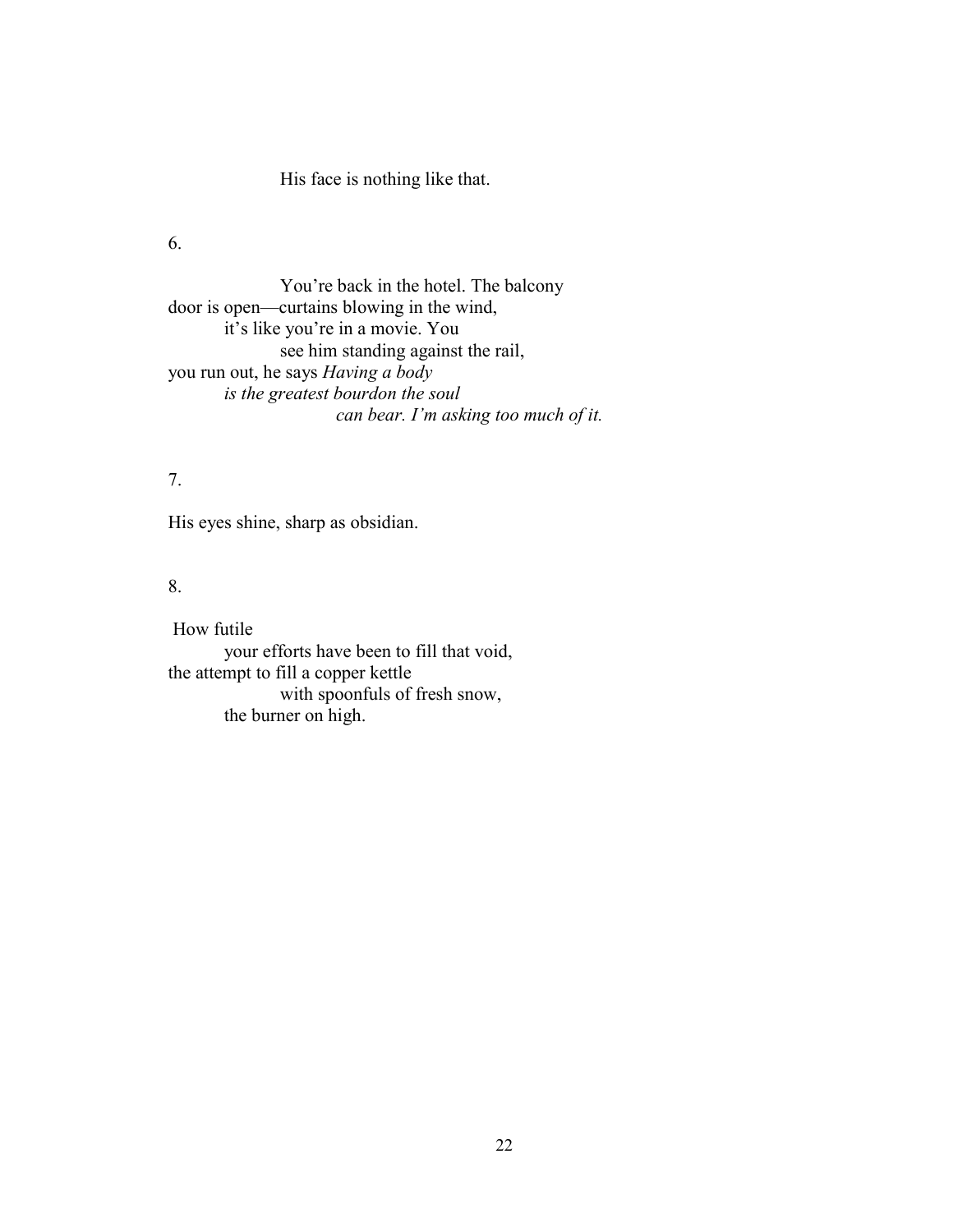# **Letter for T**

I came up for air after submerging my head in the bath, and I thought I heard you calling my name in the water as it ran out of my ears, and I felt you draining away. These days, you're present in the dustpan, the bookshelf, the row of coffee cups in the cupboard. Anything can hold a vacuum. The last time I saw you, you sat across the table like a bouquet of withered wildflowers in an old Ball mason—so ruined— but you looked beautifully strange, reshaped through the bottom of a rocks glass. I know this is too much for me to ask, but let's use this as an exercise in cessation: Step closer. Press your hand flat against mine. I want you to tell me about the universe that is contained inside your opening palm.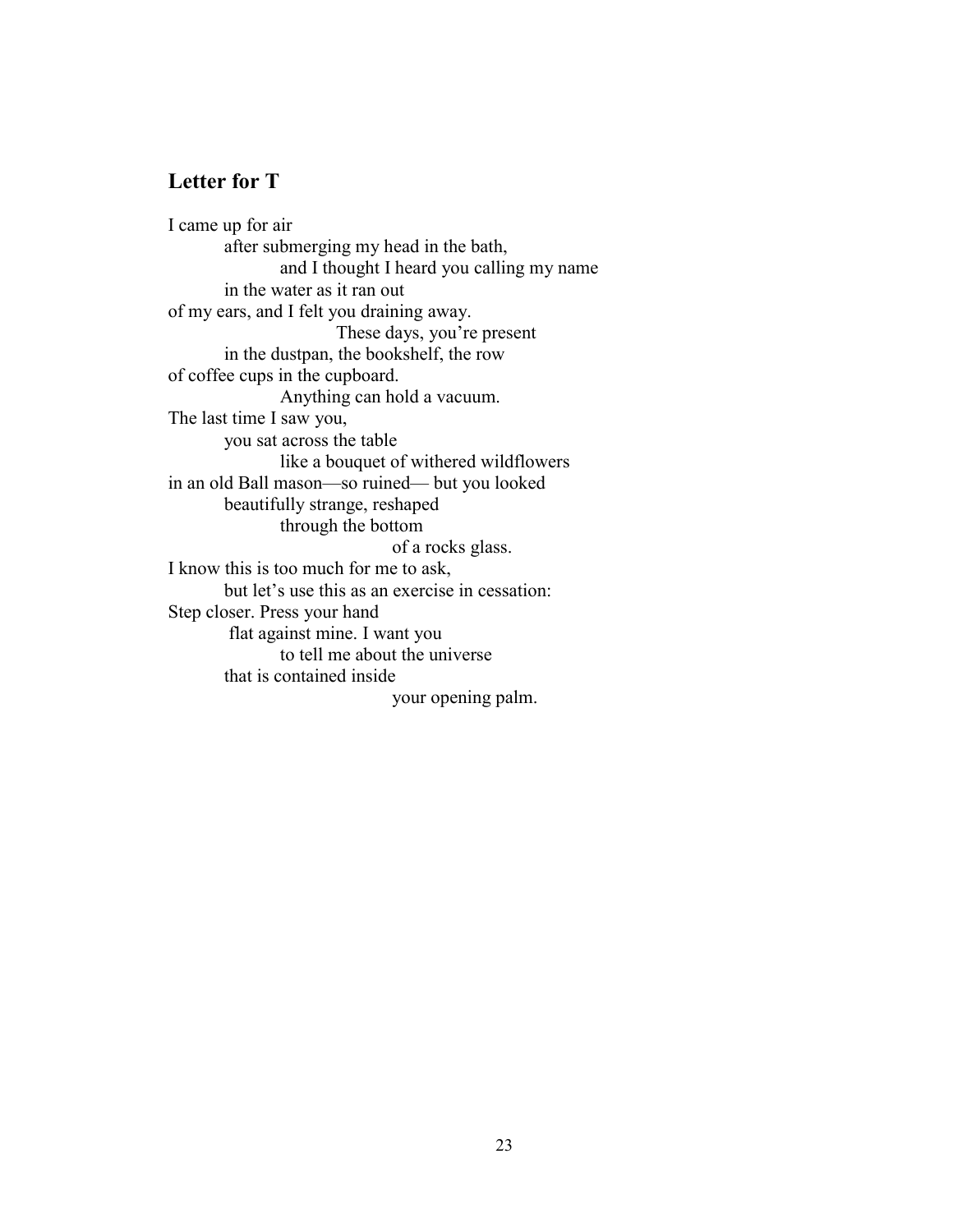# II.

# THE MUSICIAN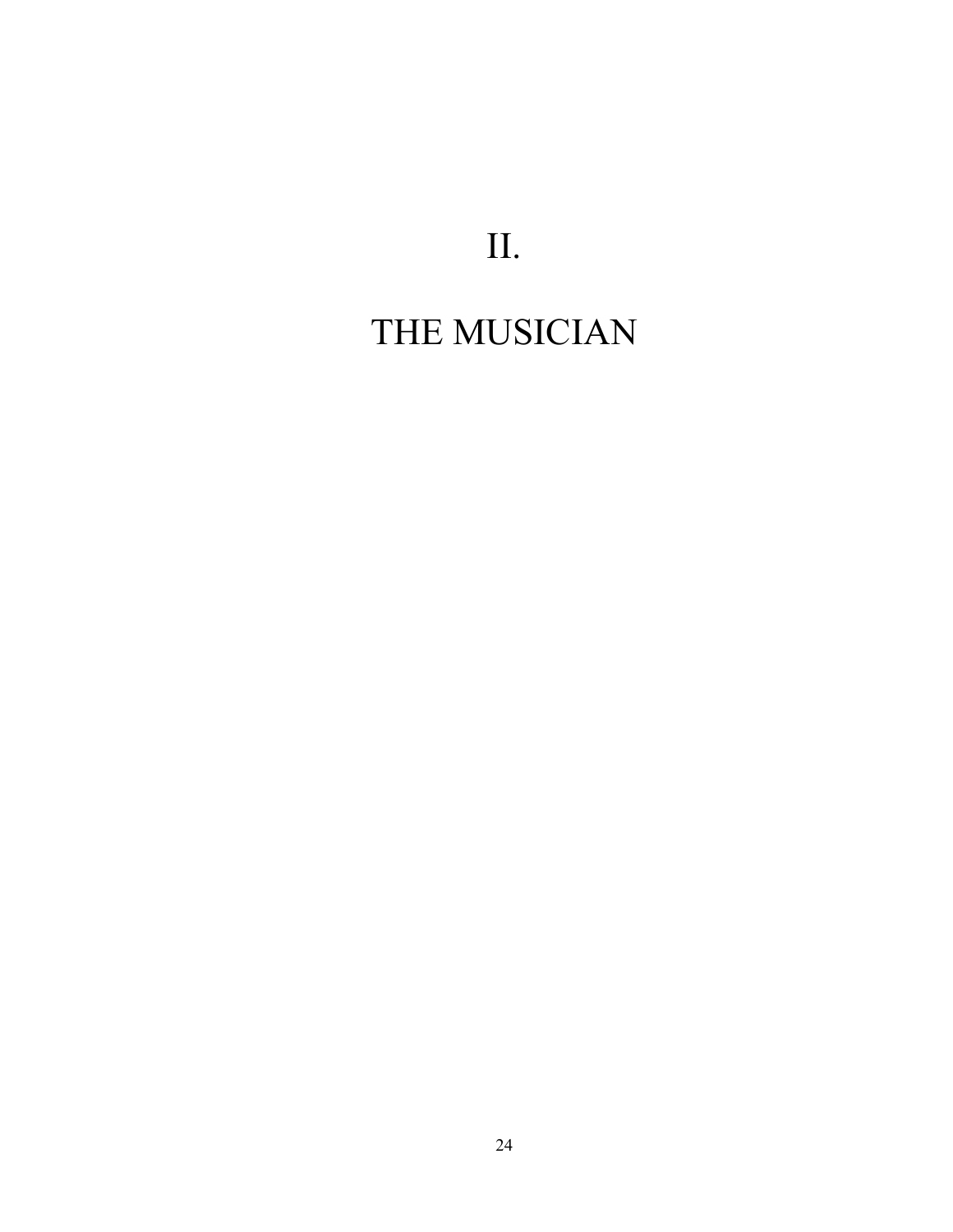## **Transverse of Venus**

I spend so long in the shower the soap softens. I slide my thumb into the bar, warm lye pillowing around it in a broken plume. Every time I put my mouth on my lover's body, I think *I have been here, and I have been here, and I have been here*, my rough chin grazing his collarbone. Once, while wandering the campus where I worked, I came upon a group of amateur astronomers, gathered to watch the transverse of Venus in front of the sun. They invited me to peer into their telescopes, specially rigged so I could look directly into the eyes of Sol Invictus. I saw a great sphere, a small black dot near its meridian. They'd spent all afternoon watching her block an imperceptible amount of daylight. Every time I take a step, I think *I have been here, and I have been here, and I have been here*. My lover's hair smells of fresh-cut cedar. He spikes his shampoo with the scent, because otherwise it would smell like nothing.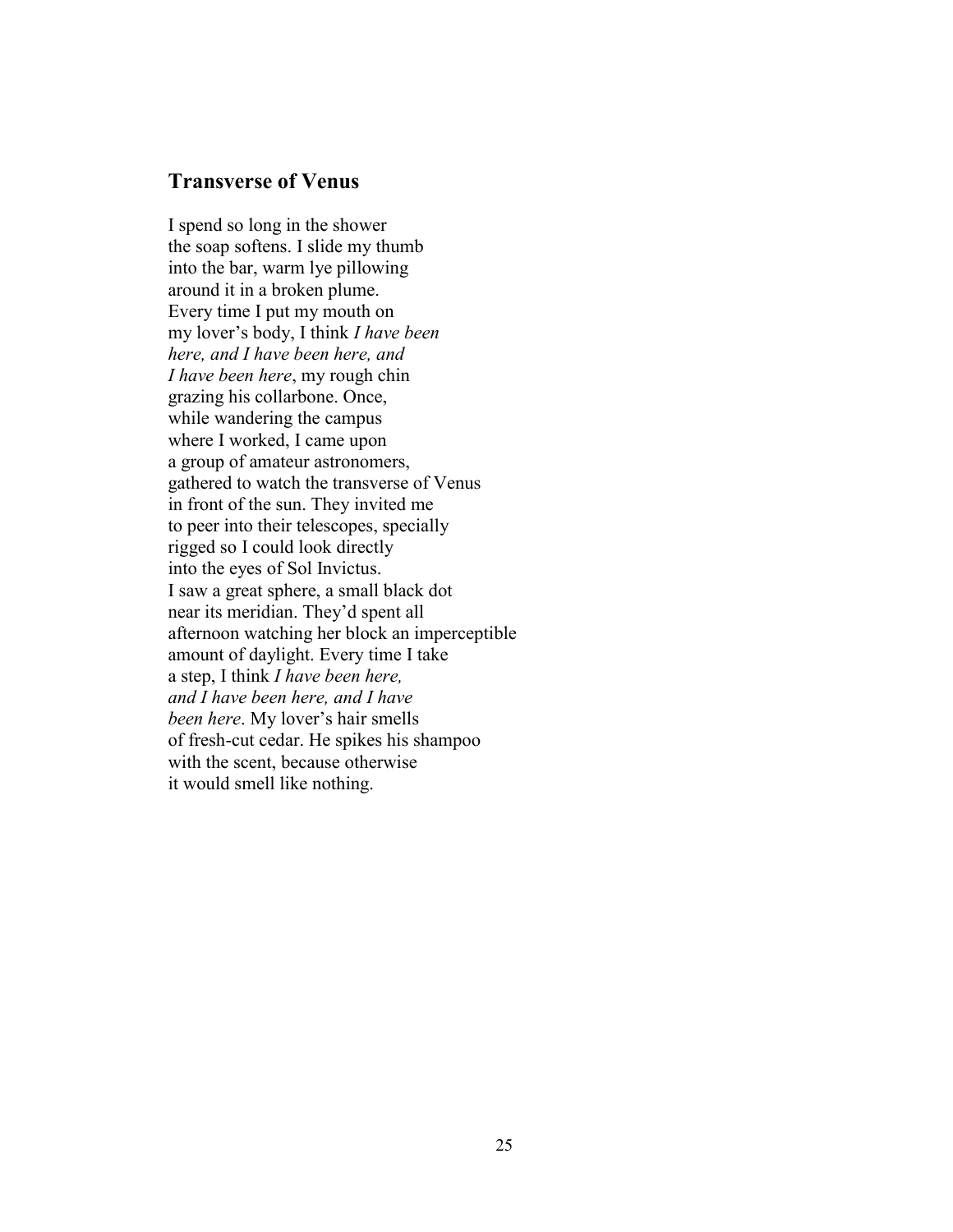# **Holding On**

*Work endangers passion*, you whisper. You're stealing time from practice to serve food at some second-rate Mexican restaurant. And here I thought dating another artist would make for mornings spent in bed and lazy afternoons at my favorite café. You have to go—I pull you closer so I can feel the strong muscles of your back, toned from so much yoga practice, and pause for a moment, enjoying our stillness. You dress and leave. I watch from my third floor window as you walk down the sidewalk until you turn the corner. I return to bed, where the folds in the blankets open to welcome back my form, expecting yours to follow.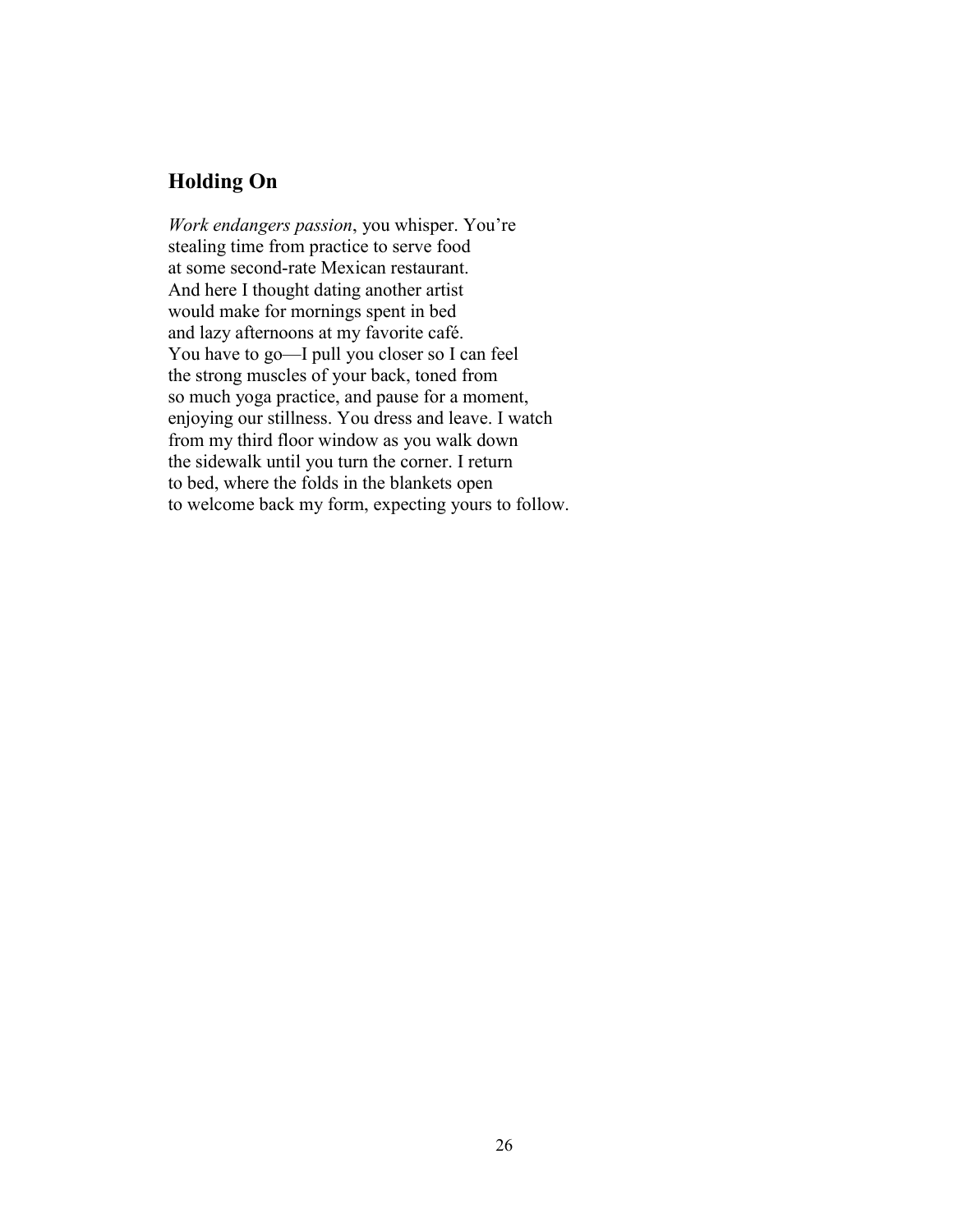# **Iris**

I've been reading Santayana at my work desk, your suggestion. He says a book should act like a book

if left on a table, and a box of hats should stay in the attic, vacuums waiting for heads.

Your iris, now with two blossoms, remains by the stone wall because I leave it there each morning.

I wiped the same places over and over, straightened and re-straightened the knickknacks on the shelf,

and you said it was like watching a man going mad or at least unraveling. I was certain I could make it right.

Someone had cut one of the blooms from your iris, and I was afraid to ask if it was you.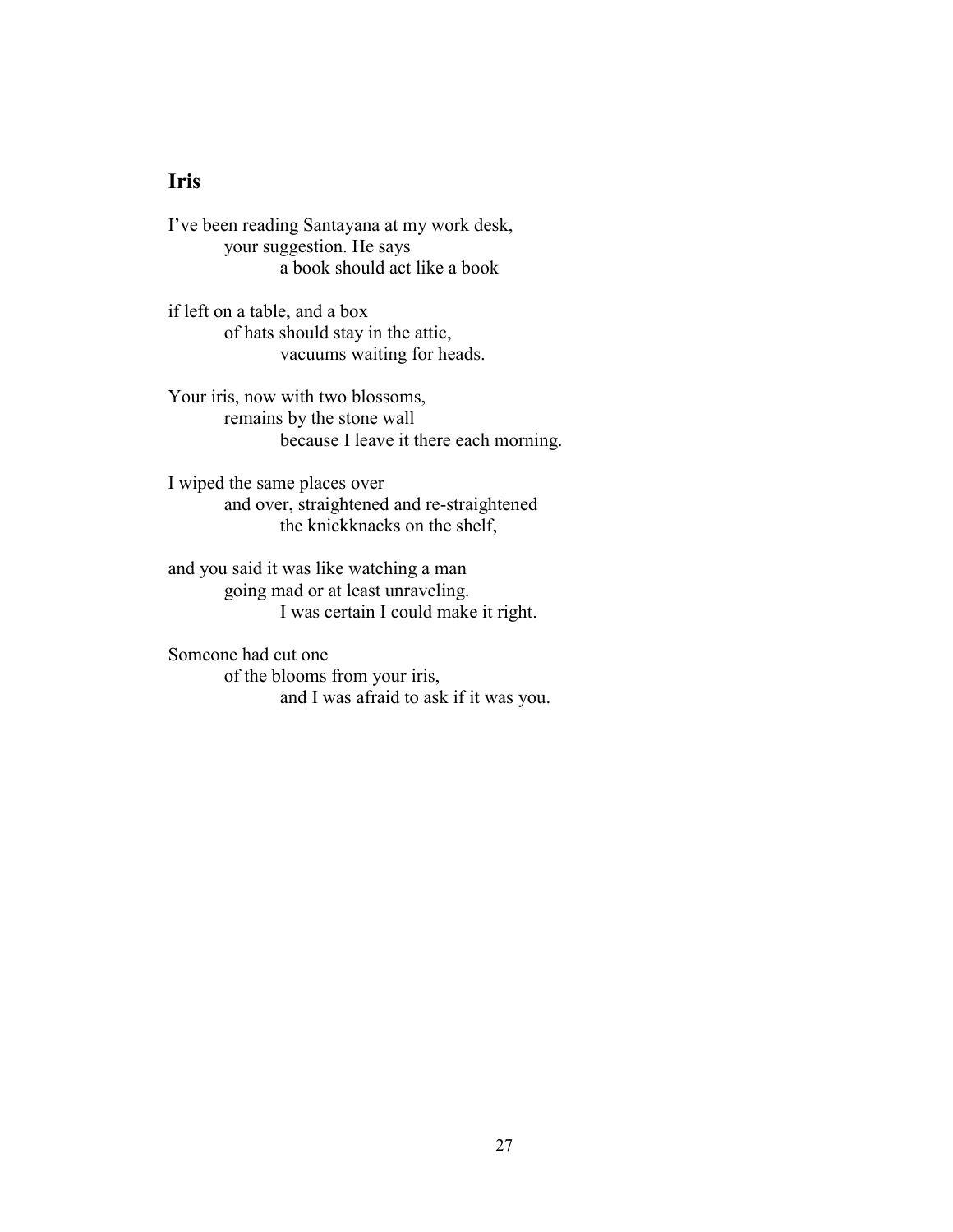Consider wakefulness, how you said, *If I never sleep again, I'll never have to see him again.* That plan never works.

**\_\_\_\_**

**\_\_\_\_**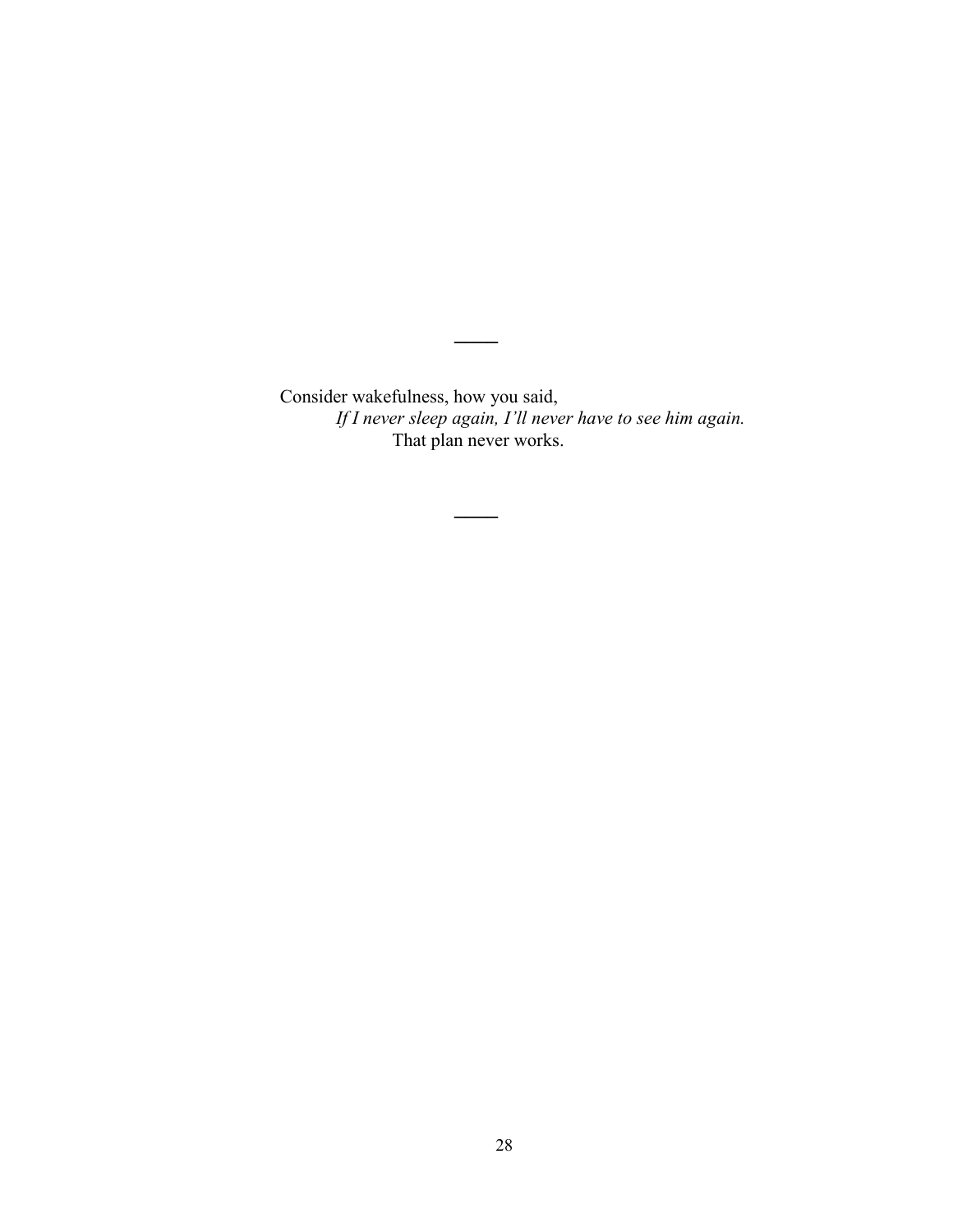## **Scenes**

1.

You've pulled out your heart to show it to the boy, removed it from your chest to show its pulsing against the room's cold air. The show's about to start.

2.

As a child you ran from room to room to every mirror always hoping to find a different face.

3.

*Sacred heart, desire of the everlasting hills. Sacred heart, pierced with a lance.*

4.

You and the boy in his car one winter night, all limbs and mouths. Frost forming crystals on the windshield—he stops. *They look like blood veins.*

5.

It's an old vaudeville act, a real song and dance. Outside, a man asks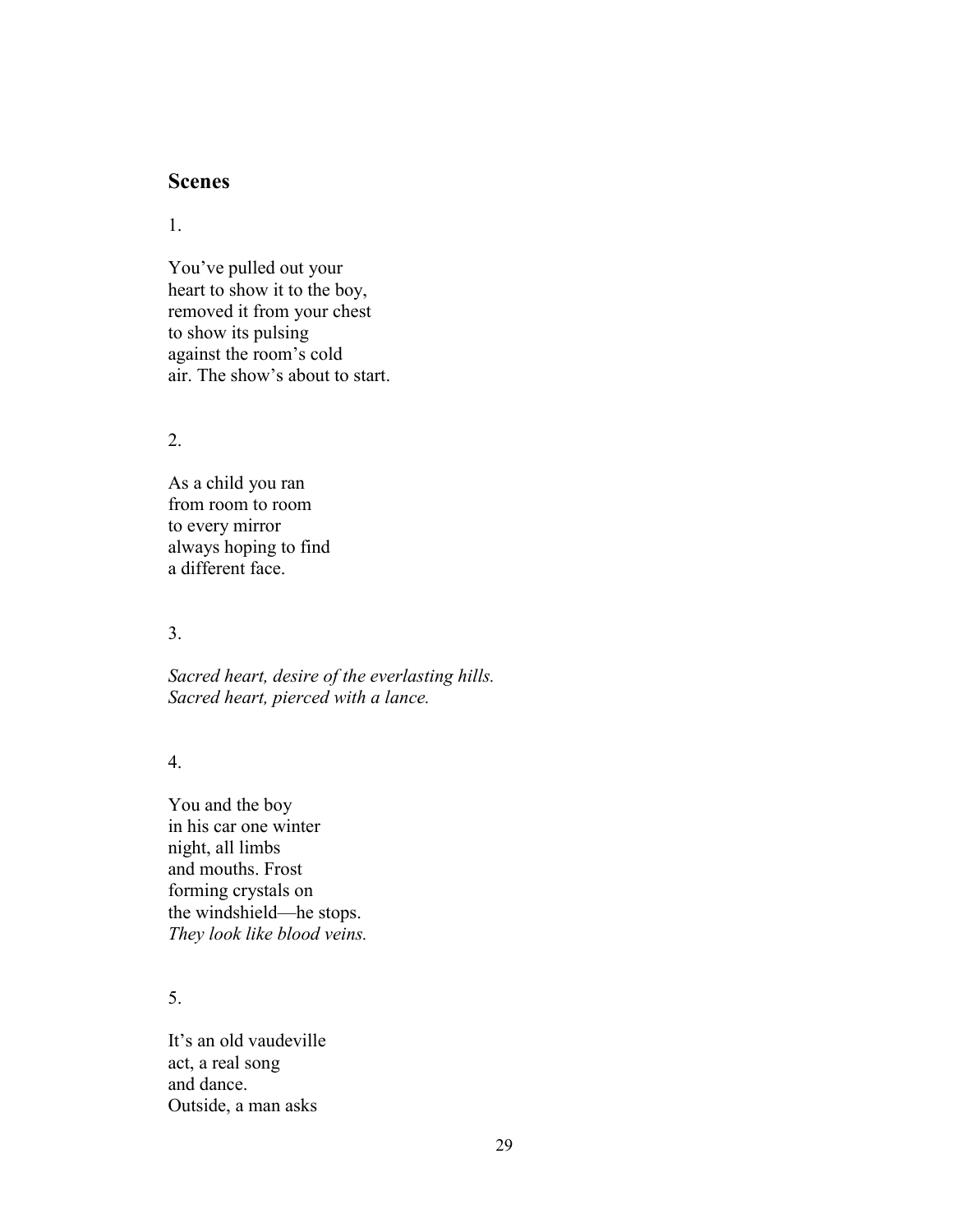for change, muttering to everyone who passes him.

## 6.

In Texas a child is born with his heart beating outside of his chest—forced to bare his pulse for the world.

## 7.

*Sacred heart, overwhelmed with reproaches. Sacred heart, obedient even unto death.*

### 8.

The broken mirror on your back porch, its pieces glinting like a perverted constellation. They draw the curtain for the second act, that shaking thing held in your hand.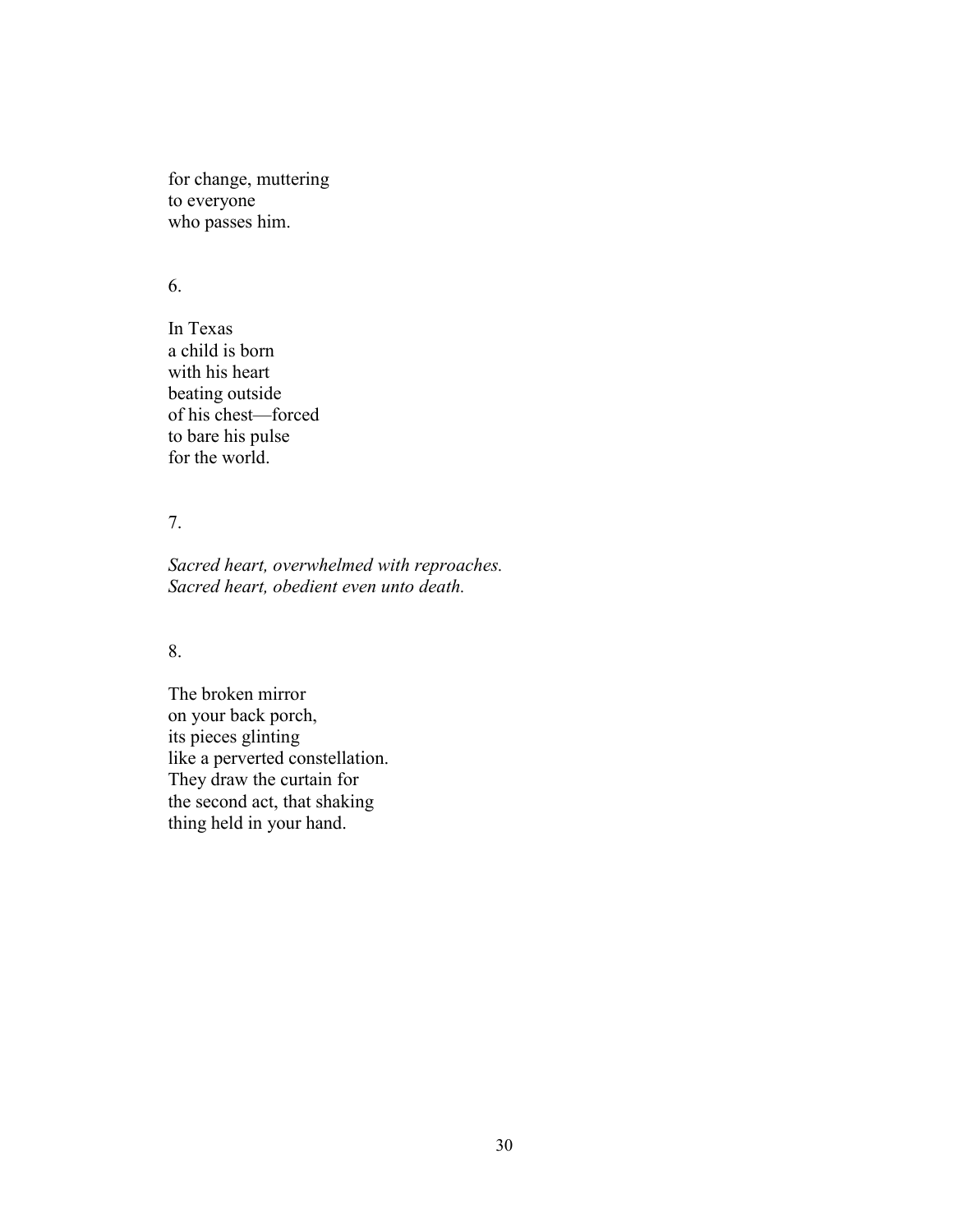## **Philosophy**

Circadian rhythms will encourage these trees to clamber for the sky only to be met by lightning. The man I love will never return my love as much as I require, and those who cycle out of my consciousness will always return with a different voice, a weathered face. I remember my mother's whispered verses— *This is the way we pray. This is the folding of hands.*  My tongue hardened, a stone that would not move.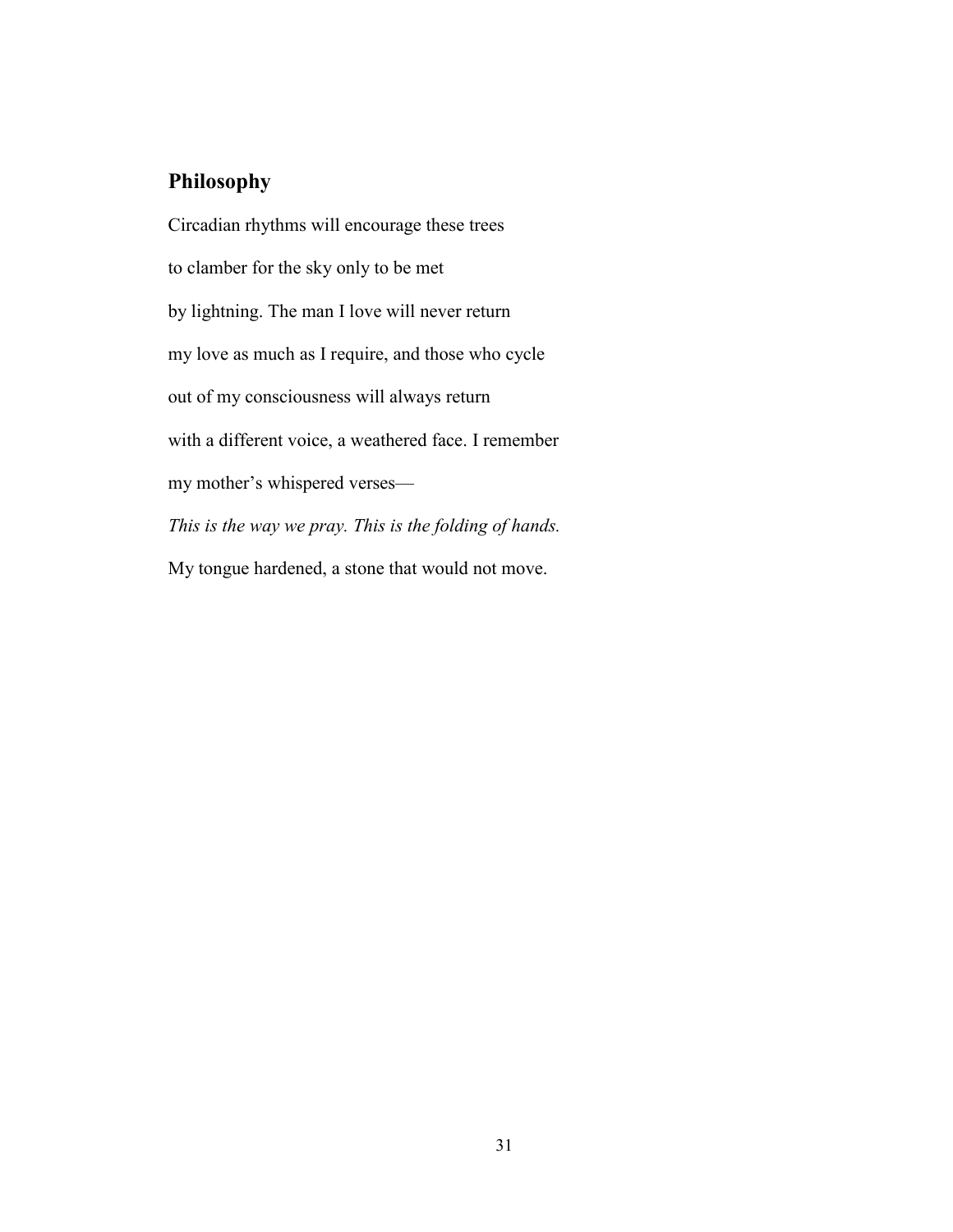## **Mahler's Symphony No. 1 in D Major**

*The call of love sounds very hollow among these immobile rocks. —Gustav Mahler*

Winter comes, makes it so much harder to keep track of anything. The moon is a curved blade in the marbled sky. In the windowsill, the web I cannot clear away from the spider I could not bring myself to kill. A tunneling spider, it lived in the cylinder of thread it built in my absence this summer. All that remains: the disintegrating web, trembling as the air shifts, still holding a fly, a discarded carapace. I fill the tub with water and foam, put on Mahler's first symphony. Once, a musician I loved invited me to see him perform the piece, called *The Titan* for its grandeur and difficulty. Seated in the auditorium, I spent the evening watching the top of his head bob behind the music stand, keening my ear to locate the notes which came only from him. Of passion, Empson told his lethargic students they couldn't feel it until they read Swinburne by moonlight, tears running down their cheeks. What if all I can say is, *When he told me he no longer loved me, I saw a gale through a cluster of willows.* I listen again. Mahler's opening notes—clarinet and oboe—attempt to imitate birdsong. The musician listened for weeks to recordings of meadowlark and thrush to achieve just the right intonation. My hand rises with the accumulation of notes. My knees in the water are two sinking islands.

32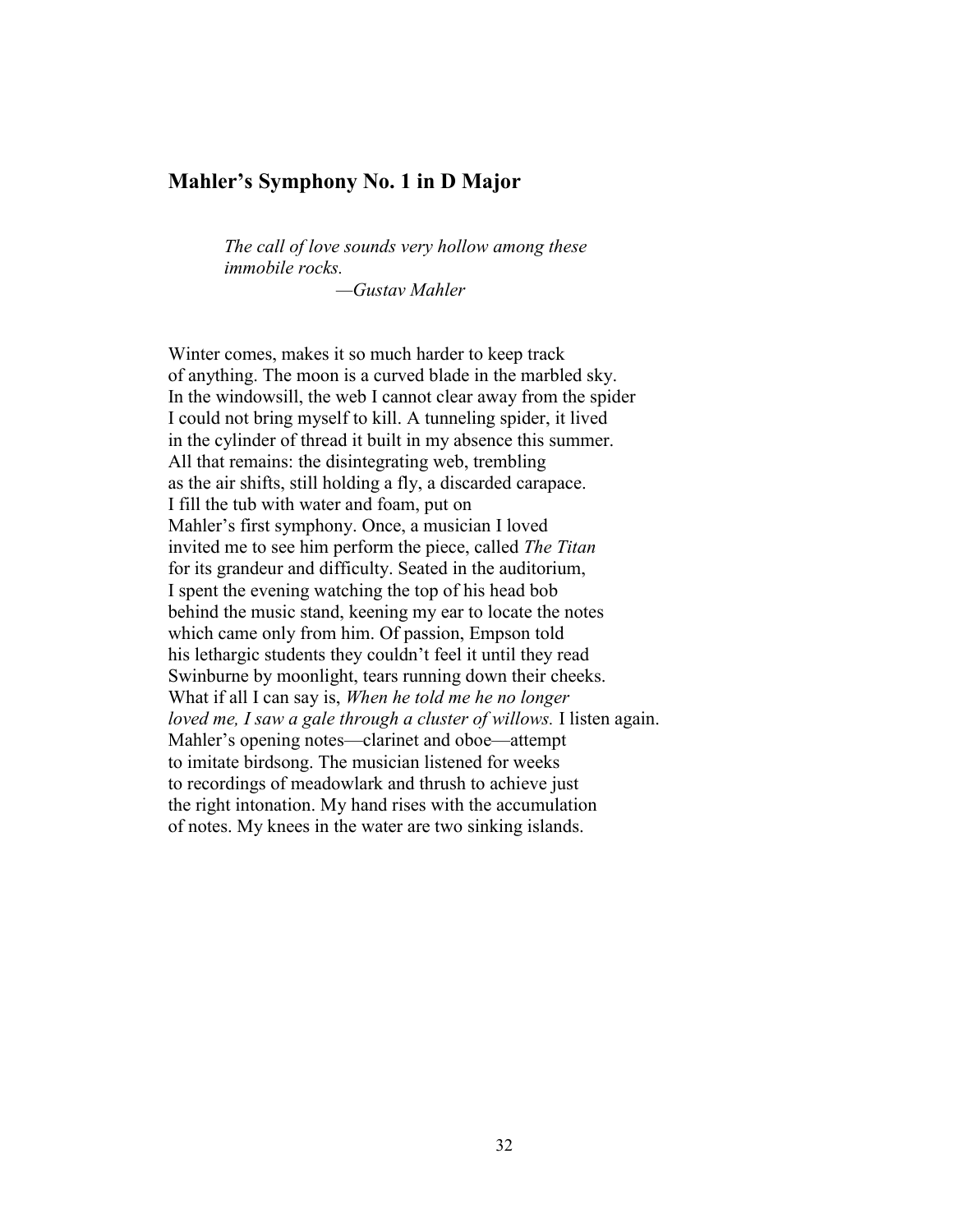### *First Movement*

Birdsong reminds me of childhood mornings, my mother's days as an avid birdwatcher commanding spring weekends. She taught me stillness, the importance of quiet. Coming from I didn't know where, songs from thrush, from meadowlark, echoing in the woods. She'd show me the pictures in her pocket *Audubon*, paintings of the birds he shot right out of air. I've grown obsessed with old photographs. I dig through piles of them at junk stores—posed families, lockjawed at the camera's lengthy exposure, farmhouses, infant deaths dressed for the parents not wanting to forget. I've covered a whole wall with ancient blackand-whites, windows into the past. At the bottom of a bag I hadn't used in months, I found a roll of film I'd forgotten to develop. On it, pictures from a hiking trip last spring. As I leafed through the prints—scenic pastoral, trillium blooming, mossy branch—I found the musician, bent down, studying a rock at an overlook. Beaming.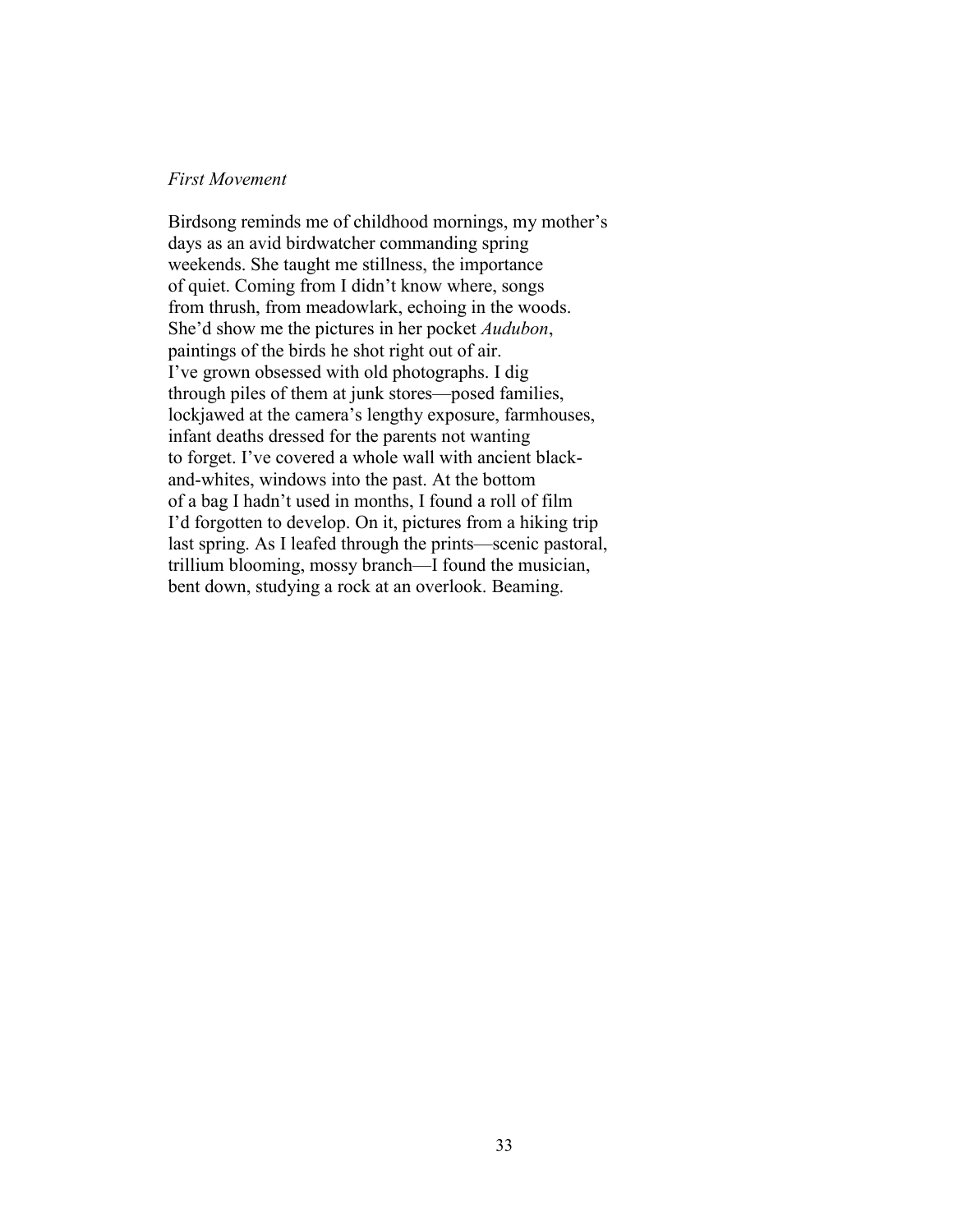### *Second Movement*

It's my birthday, and the bar's special tonight is sangria. We lift our glasses in a toast and take a sip, the generous portions of wine in our glasses shining like the nighttime sea. I fish out a chunk of apple from the glass and eat it, the light flesh turned dark and dense and tannic. Last September, my cousin revealed to our family that she'd had a baby back in April. The father was also her employer, and she'd kept the child in hiding for fear of her not-yet-ex-husband. As I held the secret-child in my arms, I placed my finger in her palm, and by her natural response, she gripped it. What kind of strange new form was I to her? It must be a kind of joy, this unexpected life. My mother already mourns the grandchildren she fears lost. The pieces of fruit float in our wine like icebergs.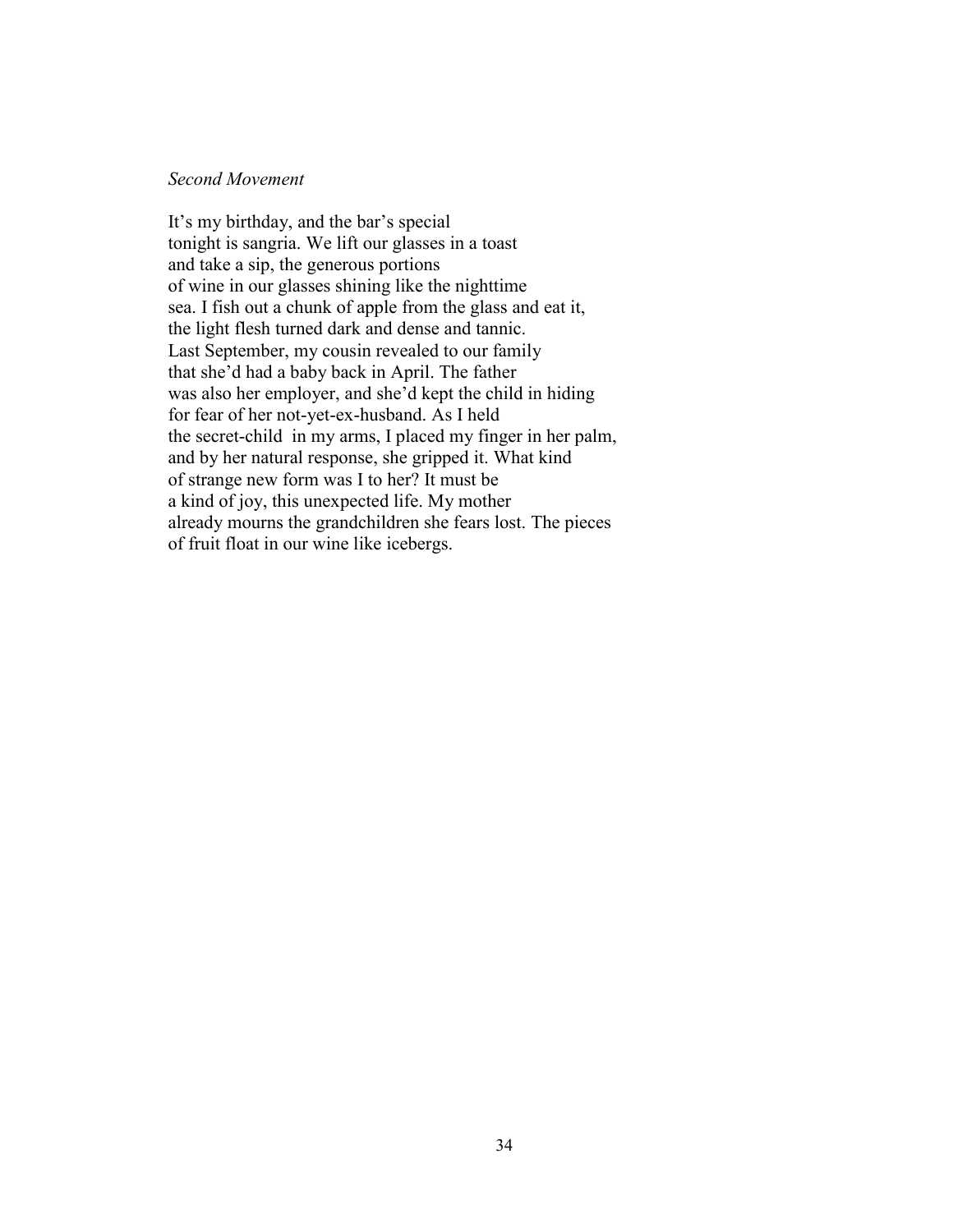### *Third Movement*

Time I throw away the bowl of apples on the counter. Their bruises grow deeper with age, never healing. Not that I have difficulty letting go of things like this. It's what they represent—the fact that I might not be the kind of person I'd like to be. Mahler was 36 by the time his first symphony received acclaim, at a time when he was questioning his Jewish upbringing. The musician told me that his third movement depicted a host of woodland animals carrying a hunter to his grave, set to the tones of a lilting Eastern European folksong. Bear and fox, hare and wolf bearing the man's weight on their shoulders. I'm sleeping with a man I will never love. Sometimes, we don't even speak. He knocks on my apartment door, smiles when I answer. Afterwards, he smokes a cigarette on the fire escape while I wait inside. I lie in bed, listen to his too-heavy breathing. My arms, my back, everything aches. When he is gone I will take a shower, try to wash off the smell of sweat and sex, his cheap cologne.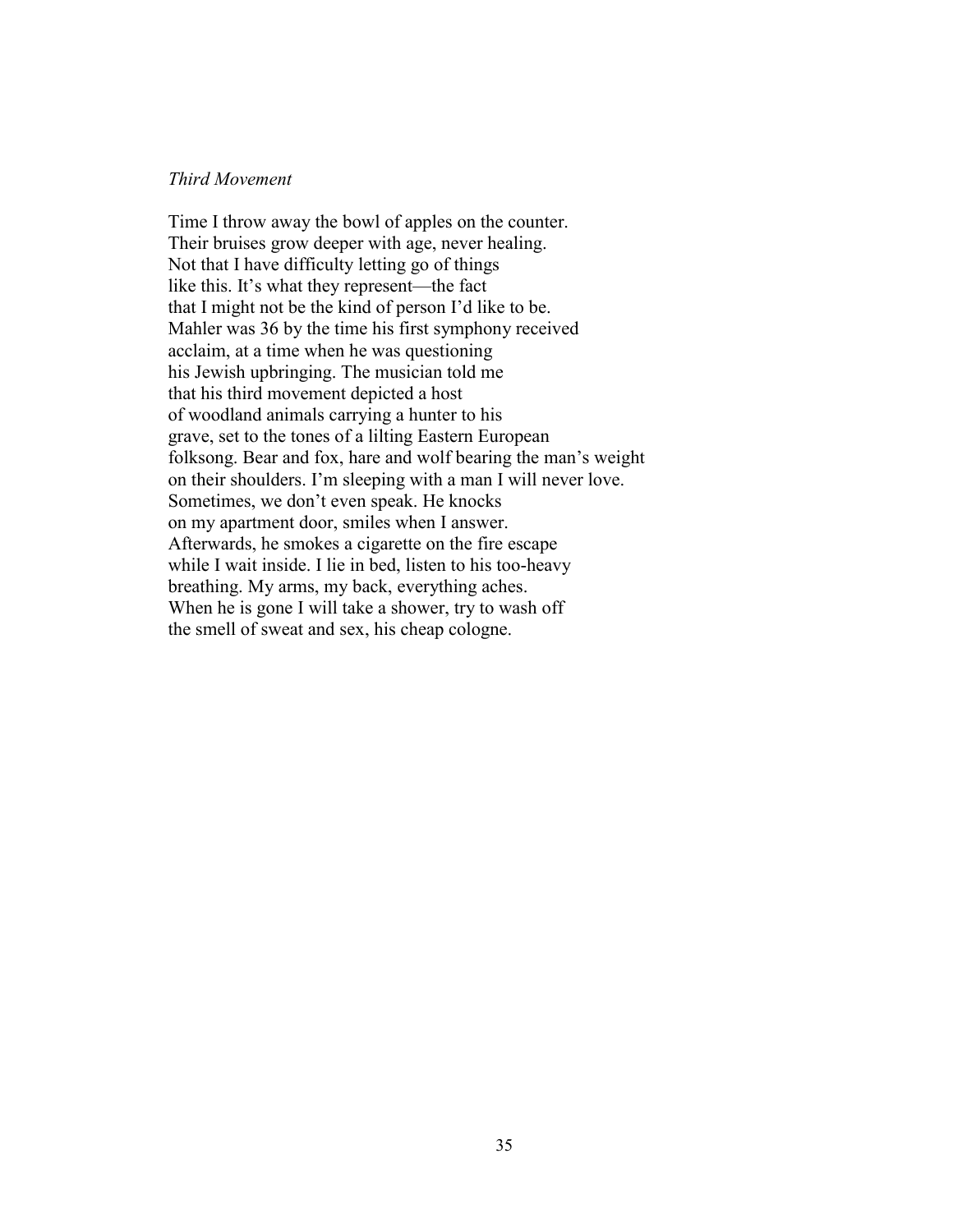### *Fourth Movement*

A girl walks into my favorite café, sits down next to my table. On her blouse hangs a smell I know immediately—the perfume worn by the last woman I ever dated. I remember our lovemaking—if you could call it that—our awkward, passionless attempt at making it work. Her string of pearls, the clear pink bottle's atomizer bulb, the way she'd aim it directly at her open throat. One morning, showering with the musician, I reminded him that I never ate breakfast in my apartment. The clear vinyl curtain softening the lines of everything in the bathroom that wasn't us, his body, so like mine, in the steam, wet and dripping, bright and clean as a new day. After we ate bagels at the café, the sidewalk filled with students and commuters, the crowd packed as tight as a zipper. He needed to leave for work, and I watched as he walked away, his blond head disappearing into the rolling tide of bodies. Dear Empson, I've felt passion, but what if all I can say is *When he told me he no longer loved me, I heard a string section's building staccato*. Tonight—I always forget it—is jazz night. The trio fills the air with a kind of static, the accretion of such a layered chaos almost too much. The girl must be waiting for someone—she checks her phone. Her perfume saturates the air. Notes from the tenor sax fill the room, and I look up, reach my hand towards the ceiling, as if I were able to catch one.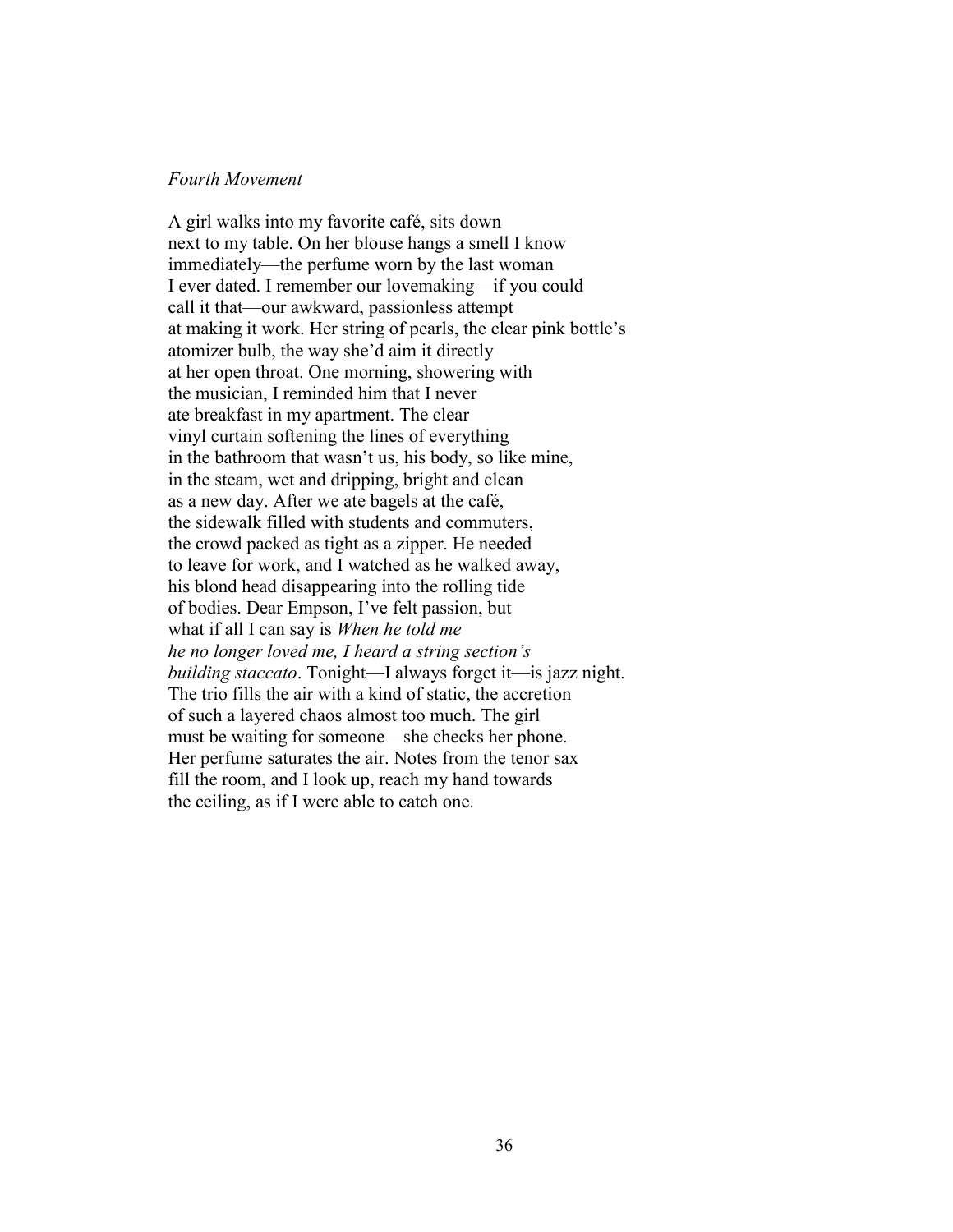# **Expansion**

The painting we bought together, our favorite record still on the turntable, diamond-tip needle suspended, playing the room's silence. I keep unearthing memories like jars of honey sealed in some pharaoh's tomb still sweet when put to the tongue.

A book about space seems to fall open of its own accord. *The galaxies are increasing the spaces between themselves.* Kepler declared that the planets sing in orbit, the Earth with notes of *Mi*, *Fa*, *Mi*. *In this our home misery and famine hold sway* the planets hold together

and push apart through song.

At the diner down the street, I think about our last conversation. Your reasons for leaving do not satisfy the growling void of the bed's empty space, its vacuum. The pie of the day is reheated blackberry, the top crust laid out in a carefully-designed lattice. The fruit glistening

> with sugar and cornstarch, each blackberry is its own cluster of dark stars.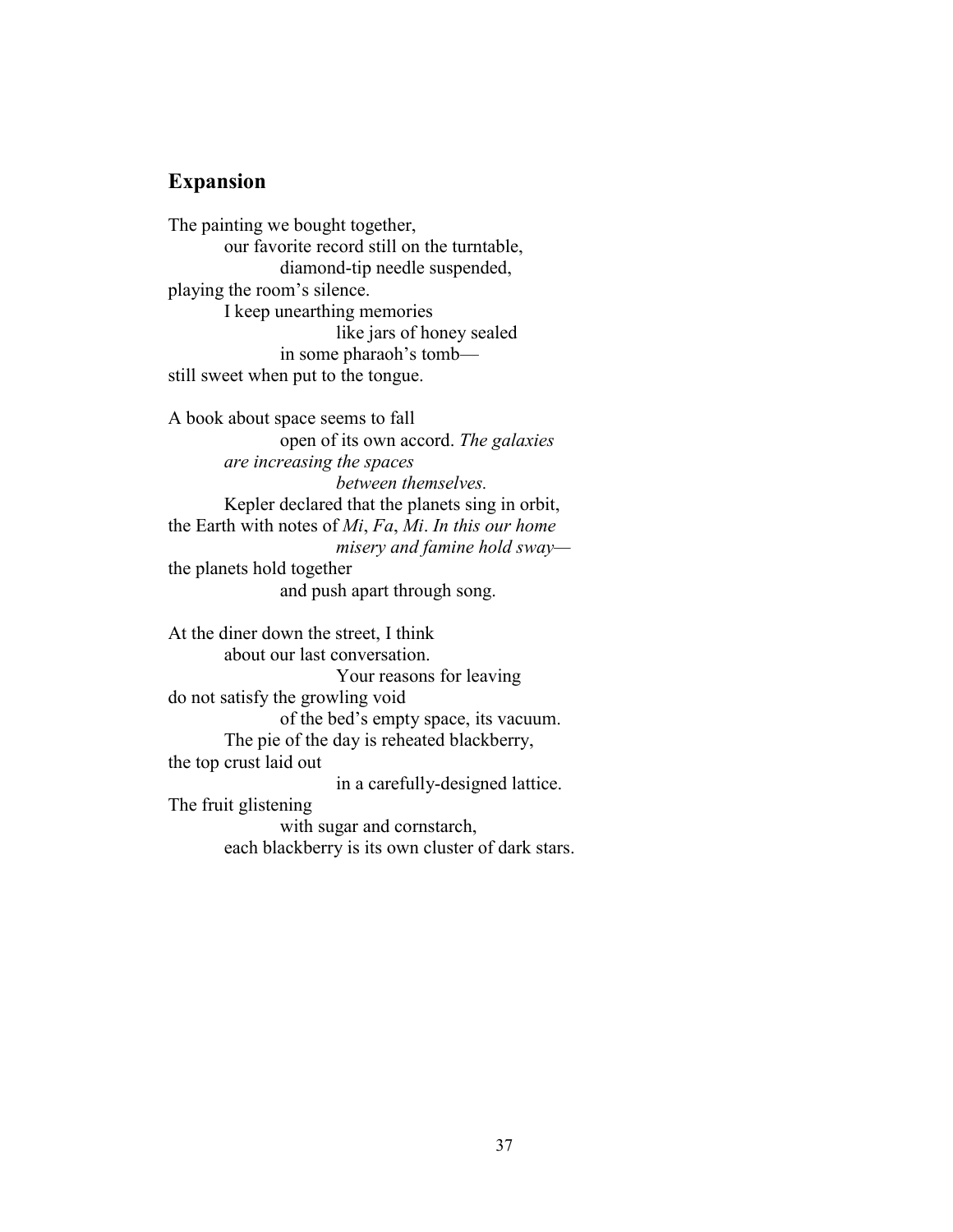# **Letter for the Musician**

In the dream where you have not yet left

me, we are talking about the cosmos again.

Not the useless science of planetary

alignments, houses and constellations, but

the realities of the universe. Distances so great we

measure them by tracking the way light travels.

You say, *There are stars the size of this city*

*and a thousand times denser than lead,*

*small dying things who, in their final millennia* 

*turn themselves to metal in their desperation.*

We're sitting on the bay window seat. A wren lands

on the feeder. Your mouth opens and the building staccato

of *Symphony in C* bursts forth, every note

struck perfectly. In a moment, we appear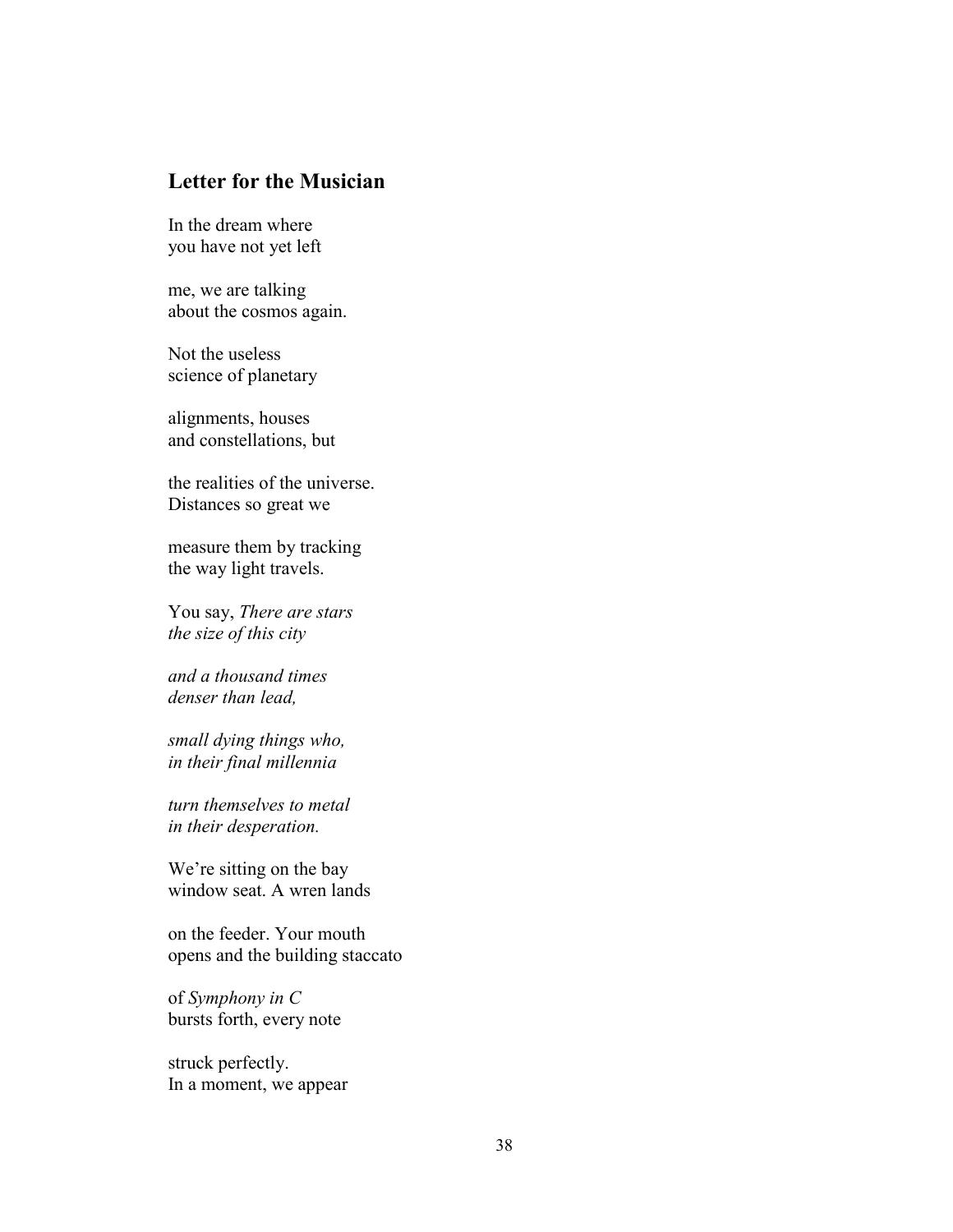in space, and we are orbiting some distant star, not

our own. Your mouth stays open, though in the place

of sound comes a spiral cloud of black feathers.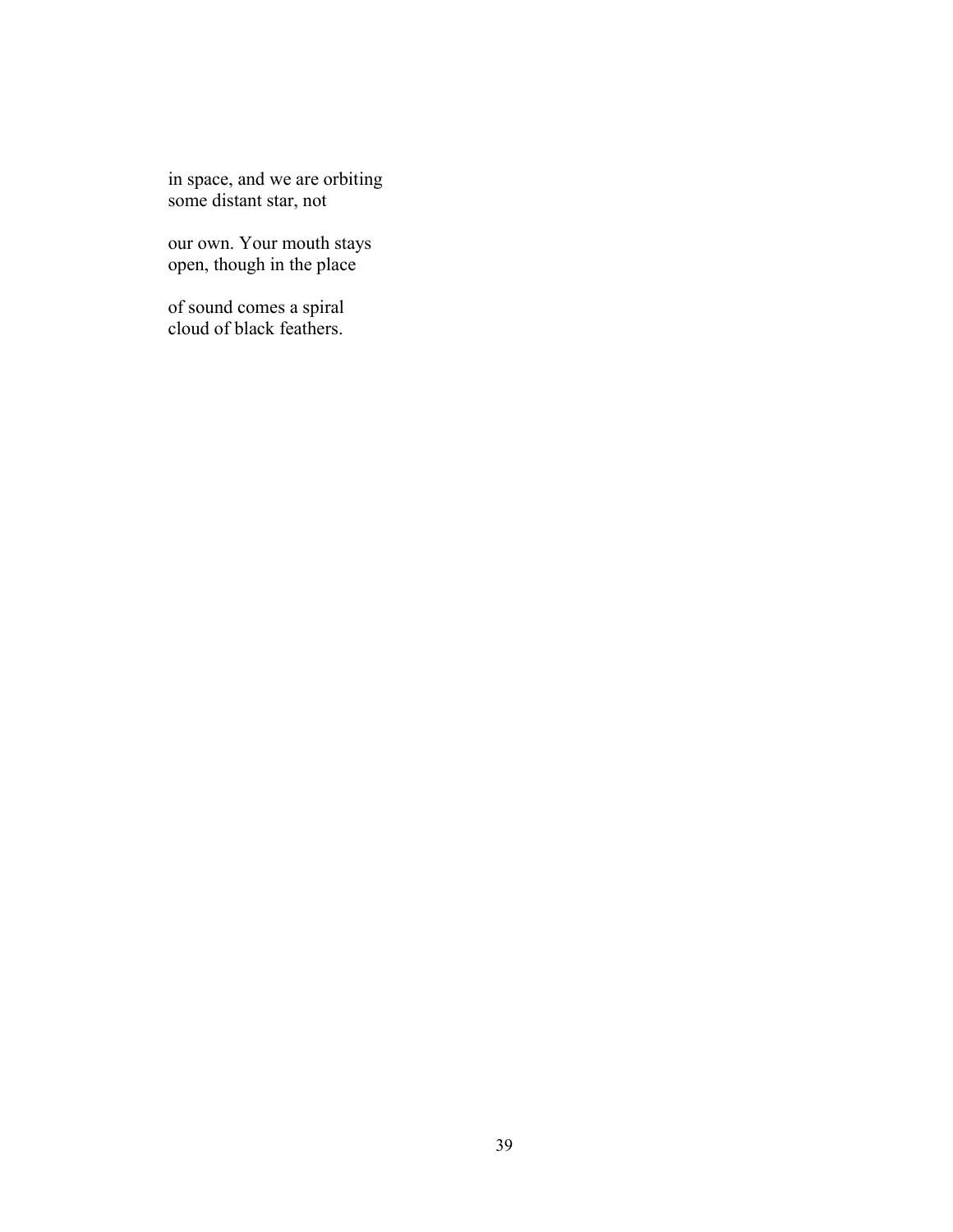Remember the late-night walk you took, the broken refrigerator abandoned in the alleyway, door fallen open and spilling out with cicada shells.

**\_\_\_\_**

**\_\_\_\_**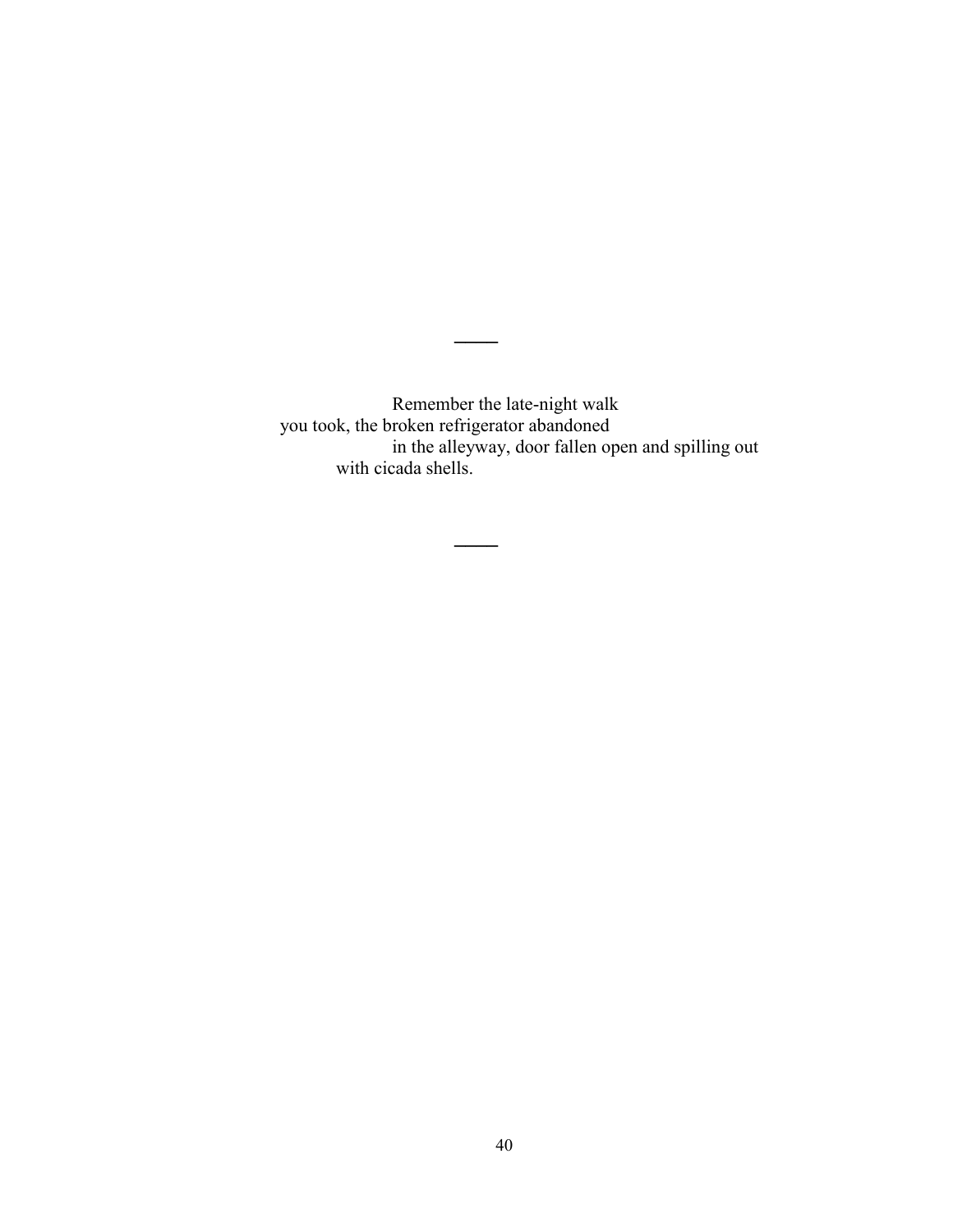## **No Note**

I park down the street, drive with headlights off, to leave the book I'd borrowed on your doorstep. A collection of essays you thought I'd enjoy, I've tried to undo the dog-eared corners. But the paper would not release the creases—they remain like perfectly-angled scars. Taking inventory of the flowers we'd planted together, the gladiolus and pansies look up at me like abandoned children, and the moonflower vine on the small trellis is wilted—root-bound, self-suffocating, and in need of replanting. I take it with me, but leave no note. What could I say to your shadow, projected through the curtains and scattered across the lawn?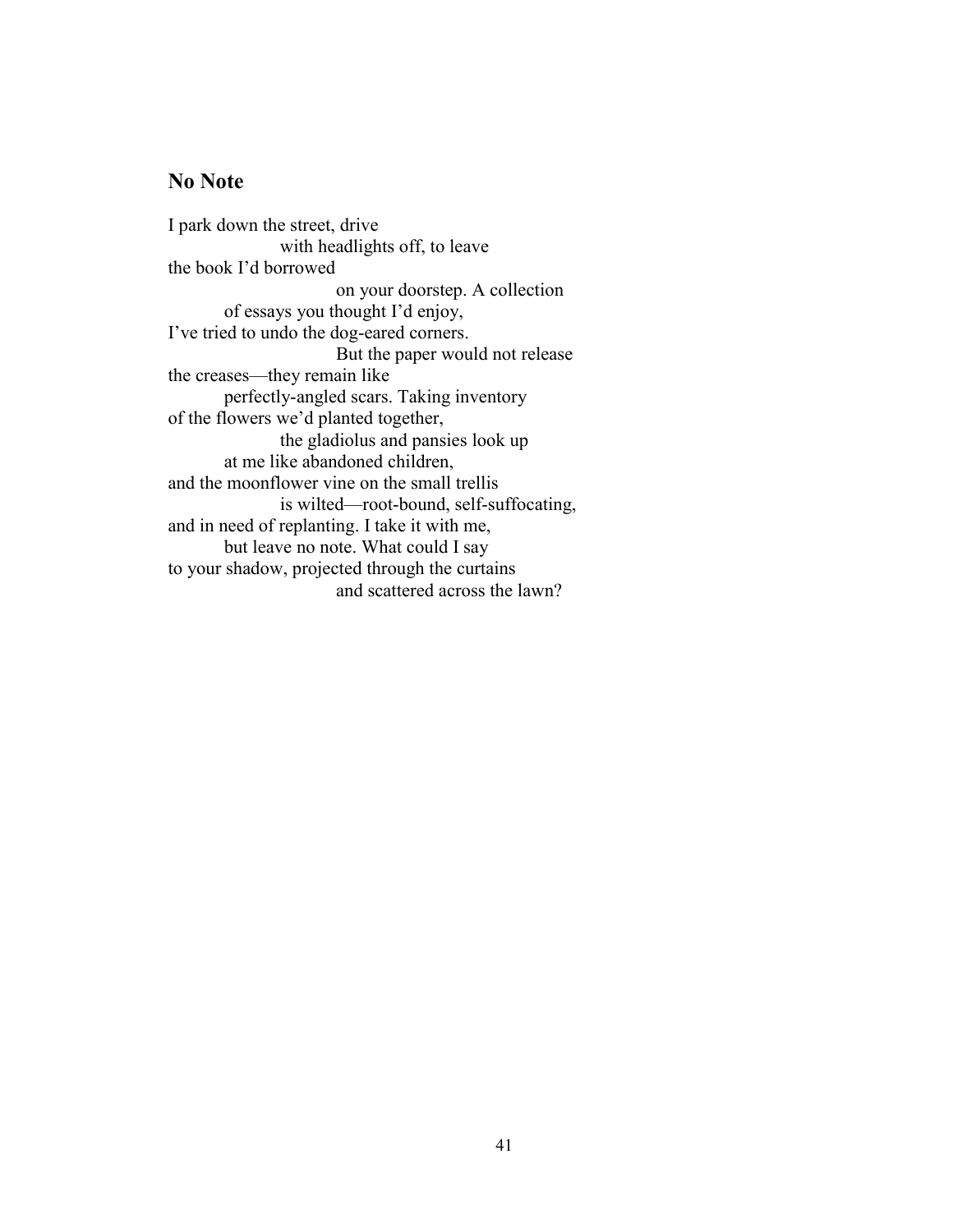## **It's not**

that I found his absence grew in the time since he left it's that I found myself changing to be more like him. Toast with breakfast, always sourdough, hot yoga twice each week, even a haircut just like his—short on the sides, long up top, slicked back with shiny pomade. Looking for comfort in Stravinsky's *Symphony in C*, I found none, but still refused to believe that my answers could come from anywhere else but from him.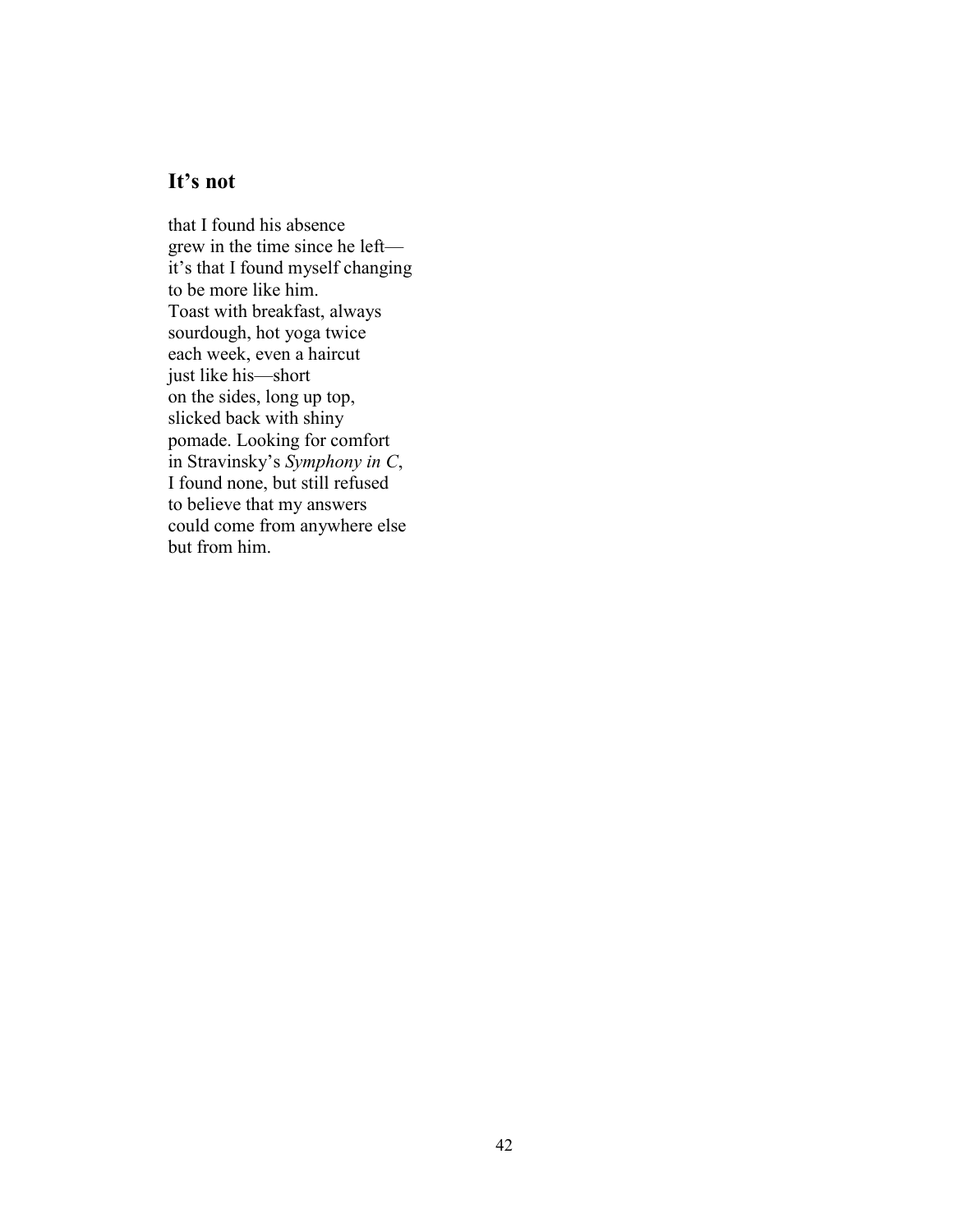# **Symphony of Psalms**

*I haven't understood a bar of music in my life, but I have felt it. —Igor Stravinsky*

*First Movement: Ostinato*

The musician and I were never good at speaking. We couldn't find the words. We found new ways of speaking.

We talked about art & film, never how we felt. This is the problem with men: we're taught against that kind of speaking.

Night's we'd fuck, I loved the primacy. Letting our hands, torsos do all the speaking.

He wanted to hear another's oboe play the part in Stravinsky's *Symphony of Psalms*. We sat still in the theatre, not speaking.

We climbed the old fire tower, stood in silence listening to the ghosts of the valley and their speaking.

I close my eyes and hear him calling *Jim!* in an unlit bedroom. These, our two bodies, our only way of speaking.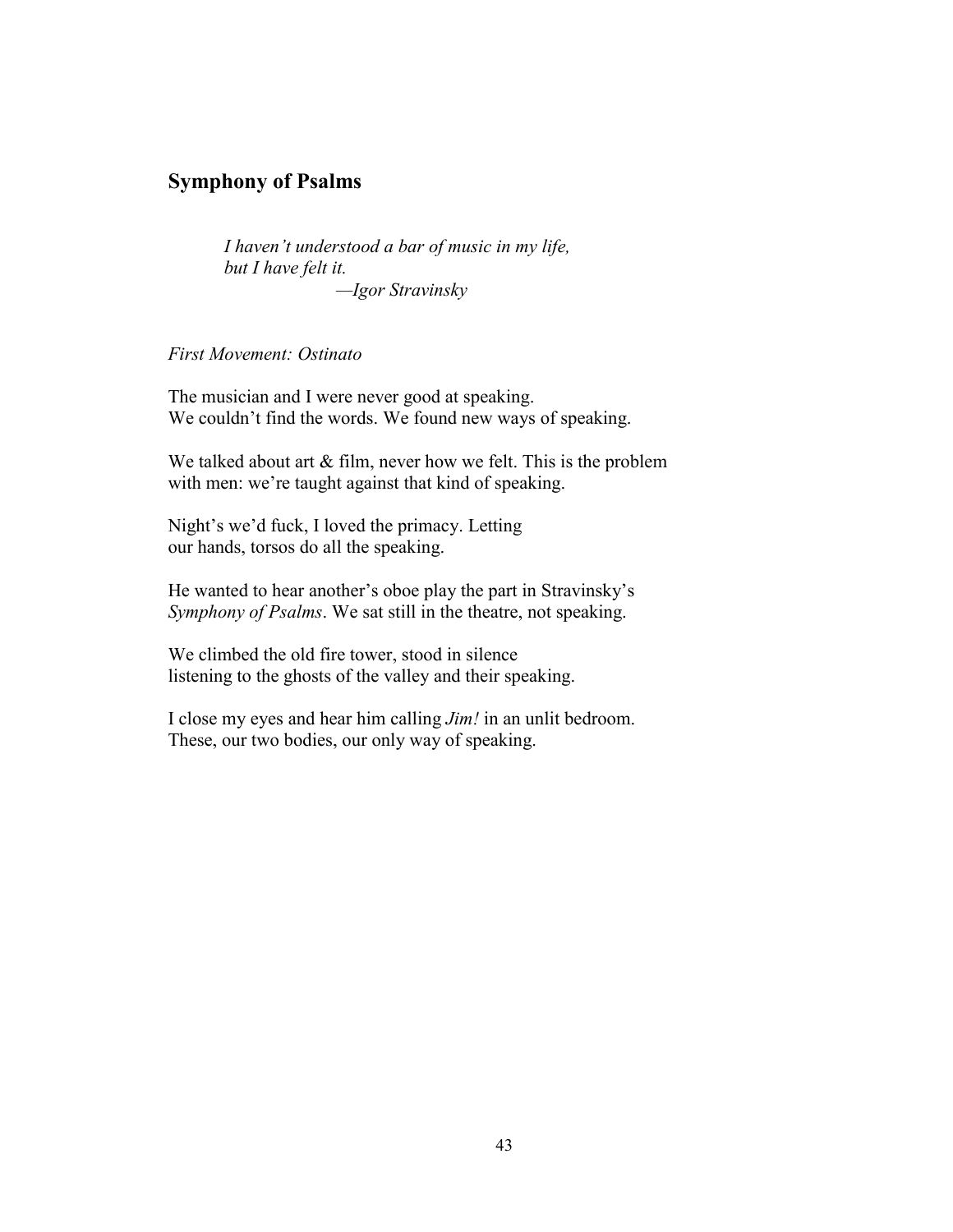### *Second Movement: Double Fugue*

How have I made it this long without smoking? I duck into a corner store, emerge with a pack of red Dunhills in my coat pocket. At home I watch two straight men on the screen having sex for money. The director's notes say *Josh is learning to like it.* I stop the film, study the arch in his back, the look on his face containing both pleasure and pain. Every life needs a little impurity. Outside, I take one from the pack & smoke it down to the filter, cough out the char.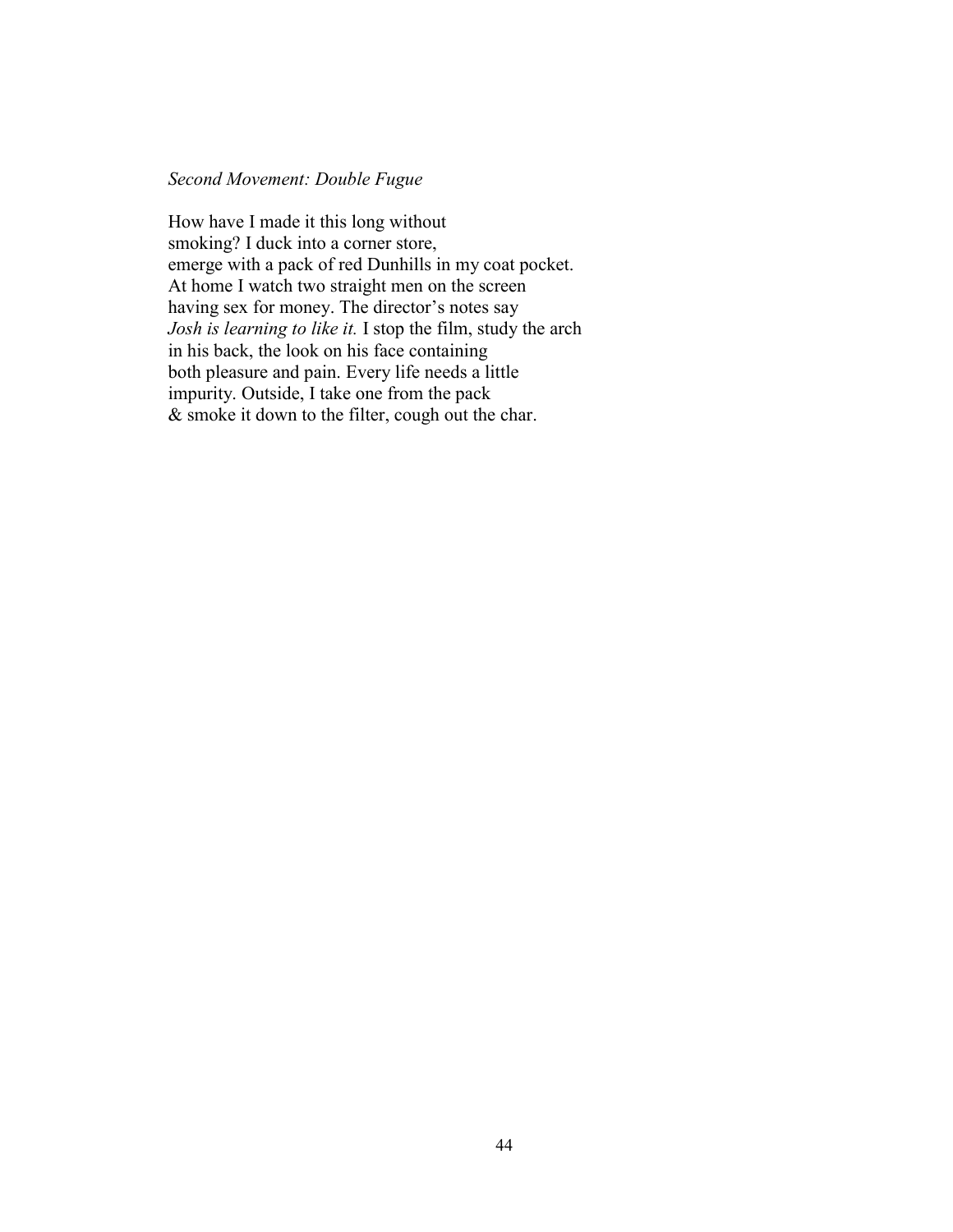### *Third Movement: Allegro*

The sopranos smear a blue note across the auditorium's canvas. Their voices move like a trombone's slide from one pitch to the next. The musician says *Trombone players are obnoxious. The singers we're working with are great—better than the symphony.*

When I was thirteen

& wandering the wrong parts of my mother's hometown, low sun broadcasting autumn's sincerity across the river, my cousin Sarah & I broke in to the old Gem Theatre, boarded up since '78. We found a landscape of dust. Empty film canisters covered the floor of the old projection room, and the corner of a poster winked from the wall, still begging us to *See Doris Day in The Glass Bottom Boat*. We sat in the balcony, listening to what Cage would call a masterpiece, the speakers dormant, projecting their own symphony of silence.

### After his

performance, the musician tells me about the notes he missed, how the brass section played too loudly. We sip Mexican beer from cans & make out at a party. The next day I look up what all those Latin words meant, but even if I cannot understand them at least I can feel them, the chorus repeating *Laudate Eum. Laudate, laudate Domunum.*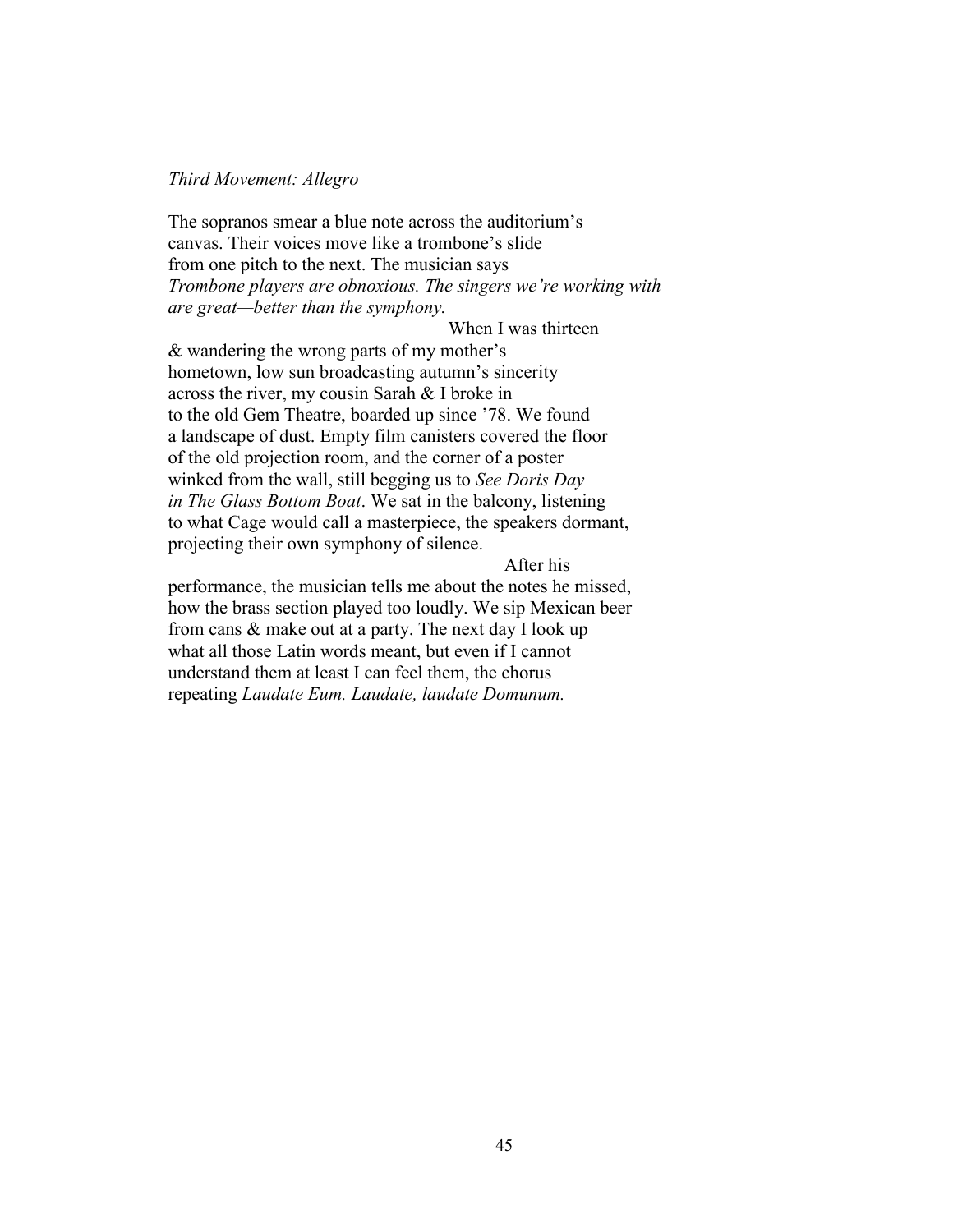Consider yourself as you are right now: a man sifting through desert sand with his fingers, searching for the key you have lost to the glowing whitehot room that passion constructed within your mind. Envision the room, how it made you feel to inhabit that space for a time. Break the room.

**\_\_\_\_**

**\_\_\_\_**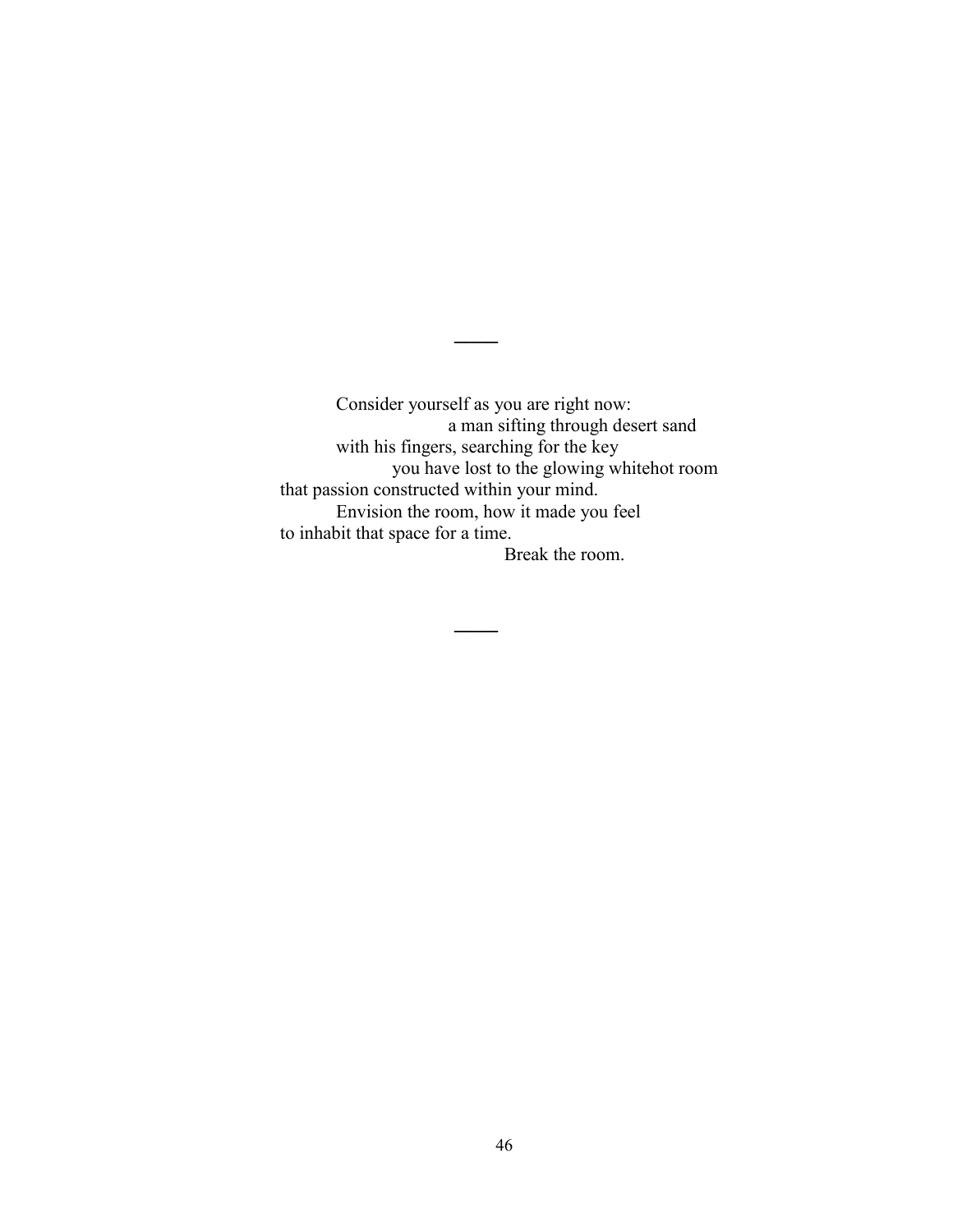# **Failed Love Poem**

We woke in a room of open umbrellas, we woke at the bottom of a lake.

& then there was the leaf tattoo, floating across his shoulder on illustrated wind.

The way he said *Love, for you, is a different kind of love. I could never have the capacity to satisfy you.*

His one glossed eye, like a marble, the asymmetry it made of his face.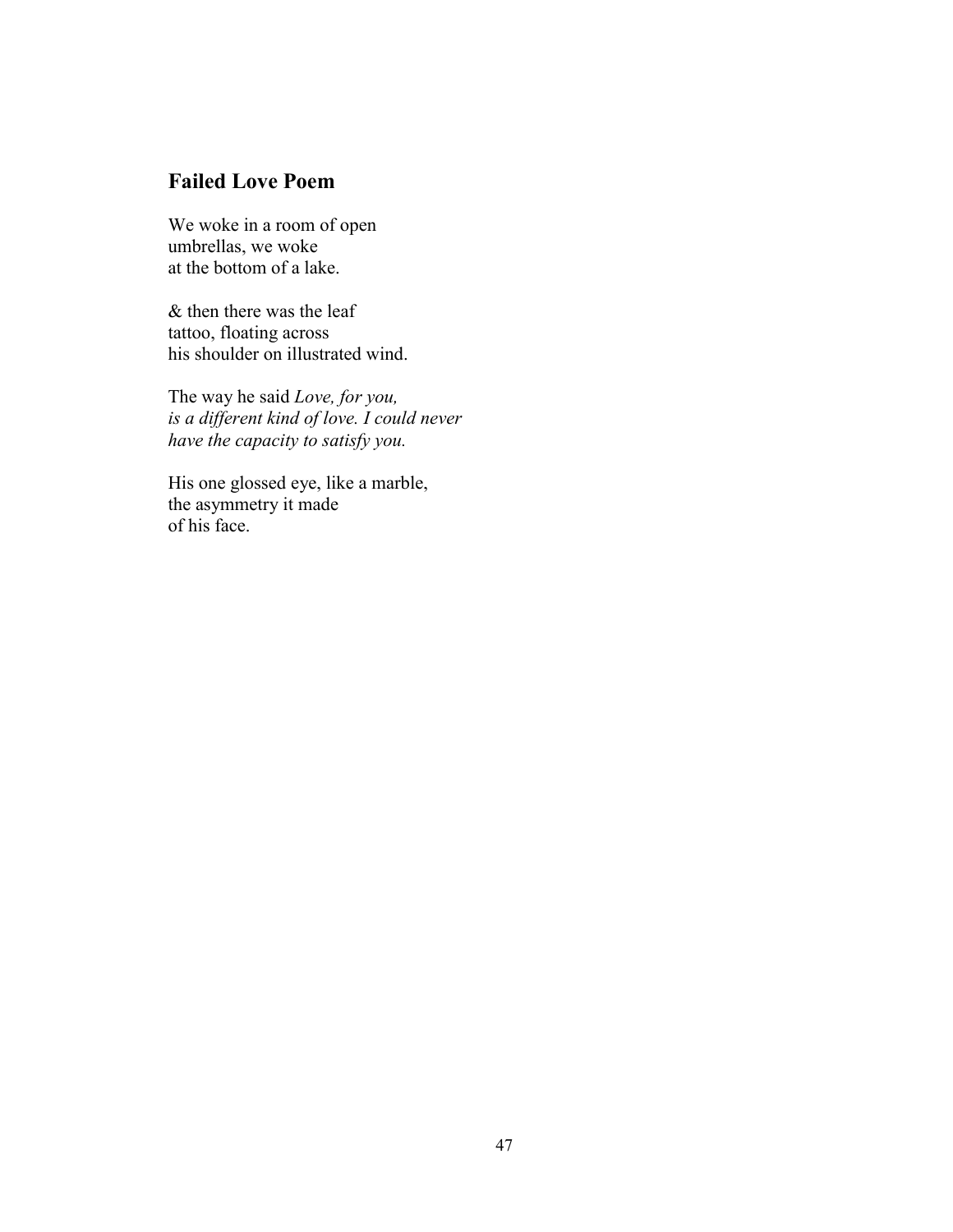## **Little Fugue**

*after Eduardo C. Corral*

Sometimes, the memory of him playing runs backwards. The notes leave the room, return to the end of his instrument, back to his body.

I close my eyes and see him making reeds at his workbench. He sharpens the knife on the spinning wheel, the blade glowing.

The first time I knelt for a man, my hands shook, reaching for his waistline. His smooth torso shone. The moon in the window was a fully-clenched fist.

Shaping the cane, he shapes the notes themselves. He ties up each mouthpiece with a length of thread, singeing the ends with a match.